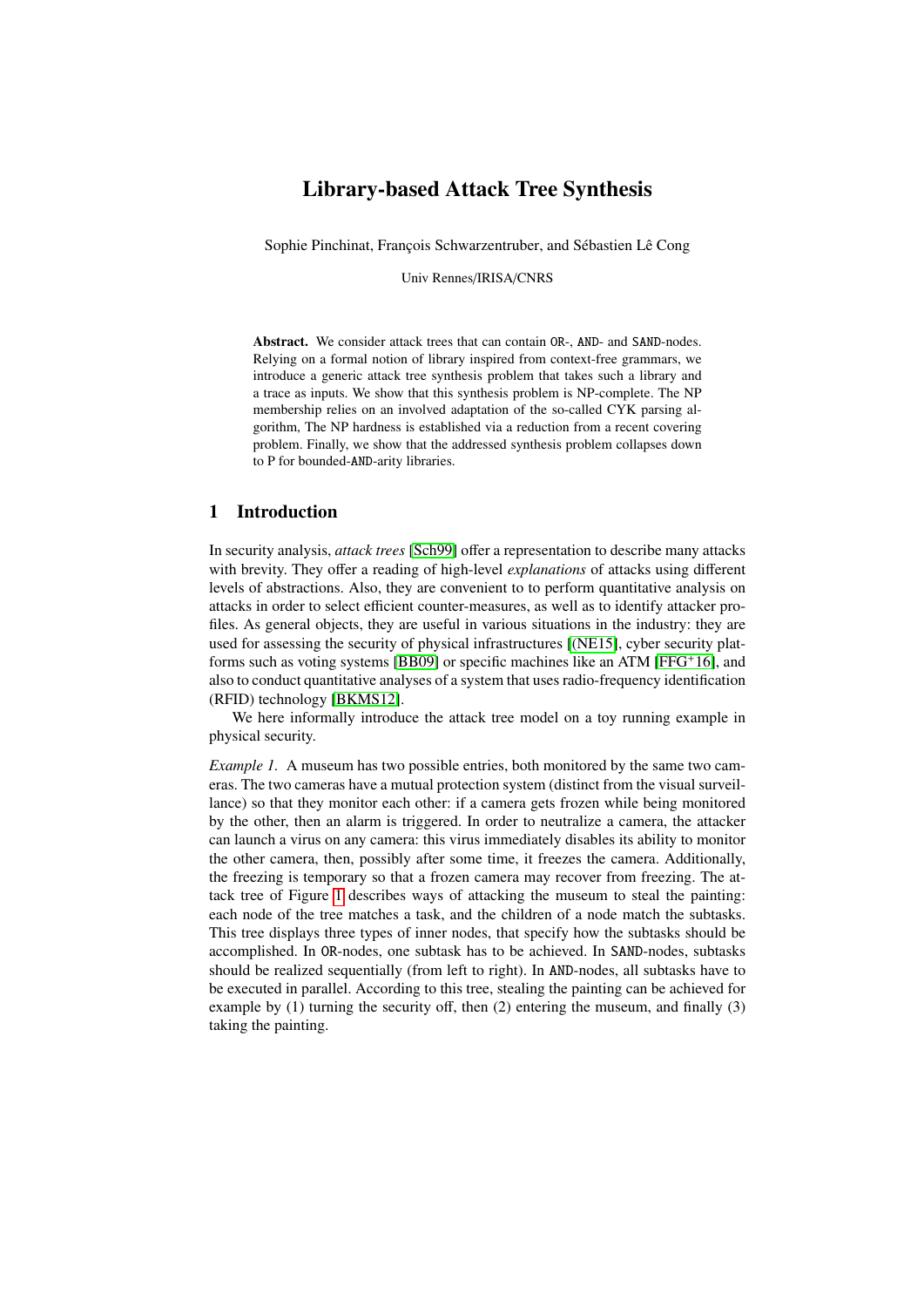

<span id="page-1-0"></span>Fig. 1. An attack tree for stealing a painting in a museum with two doors, protected by two security cameras.

The design of attack trees faces a tedious and error-prone process if done manually: indeed, security experts may run into trouble as soon as the material they work on gets fairly big (lengthy log files, for example). In this context, gathering information becomes a complex task, and the resulting trees can get quite large. Hence, automated attack tree synthesis, even partial, is useful.

As shown in the related-work Sectio[n2,](#page-2-0) many algorithms have been proposed for several variants of attack tree synthesis. In particular, some previous works rely on models for representing the accumulated expert knowledge about existing attack patterns, in order to synthesize attack trees that speak to experts [\[JLMRC18](#page-18-3)[,GJM](#page-18-4)+17]. Regrettably, the quality of the deployed algorithms can hardly be evaluated because of a lack of results on the intrinsic complexity of the tree synthesis problem.

It is therefore desirable to have a clear understanding of the attack tree synthesis problem(s) at a theoretical level in order to justify any algorithm. This requires a sleek definition of the attack tree synthesis problem, generic and simple enough to capture the core difficulty of the issue.

The present paper is about such a study. Our mathematical setting is the one of attack trees with a trace semantics, in the spirit of [\[APK17,](#page-18-5)[Aud18\]](#page-18-6). The main reason for it comes from the genericity of the notion of trace. Indeed, traces can be found in most domains: as abstractions of system executions in verification, as sequences of events in monitoring, as log files in security, as plans in AI, as sequences of letters in formal languages and in bioinformatics, etc.

We define the notion of *library* as an abstract model for some expert knowledge, inspired from context-free grammars [\[HMU07\]](#page-18-7), and generic enough to resemble proposals from the literature on attack tree generation, and in particular the ones of [\[JLMRC18\]](#page-18-3) and [\[GJM](#page-18-4)<sup>+</sup>17].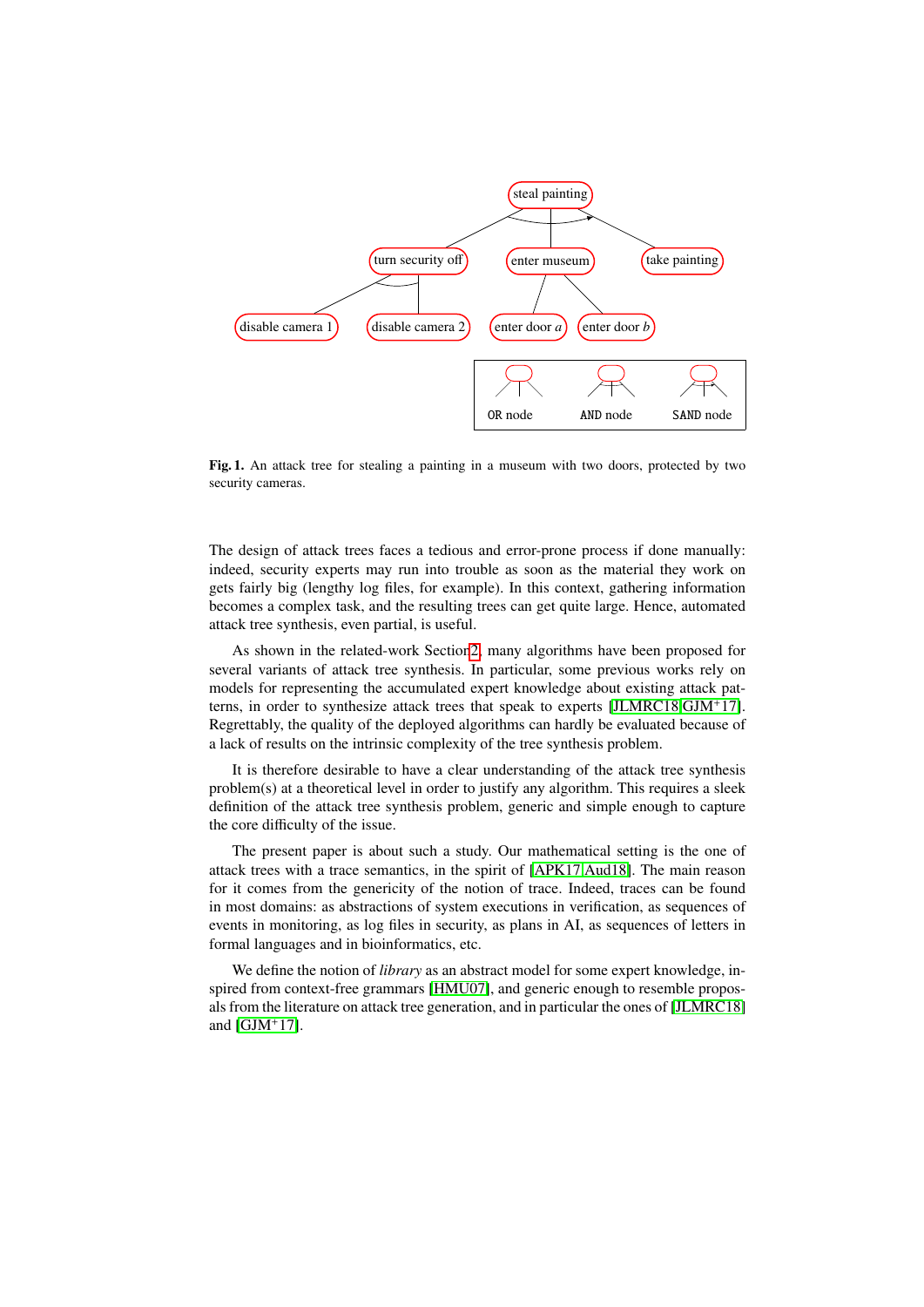Importantly, our approach is *model-free* which makes it relevant for situations where the system model is unknown; only a trace, reminiscent of some system observation, matters.

The synthesis decision problem, that we simply call the *attack tree synthesis problem* is defined as: given an input a *library* and an input *trace*, answers whether there exists an attack tree based on the given library whose trace semantics contains the input trace.

We prove that the attack tree synthesis problem is NP-complete. Noticeably, its NPhardness is obtained by reducing the recently considered "Packed Interval Covering Problem" [\[SCPS19\]](#page-19-2). The NP-membership relies on a non-trivial adaptation of the classic Cocke–Younger–Kasami parsing algorithm [\[Kas66\]](#page-18-8). Interestingly, we highlight the role of the AND-operator by showing a drop to the class P in the problem complexity if the arity of this operator is bounded in the input libraries.

The paper is organized as follows: in Section [2,](#page-2-0) we consider related works and their limits. In Sections [3](#page-4-0) and [4,](#page-9-0) we settle the formal setting of attack trees with their trace semantics and with the library model, respectively. Section [5](#page-12-0) contains the full synthesis problem study. The paper ends with a concluding section and research perspectives.

## <span id="page-2-0"></span>2 Related Work

We focus on the attack tree synthesis literature for the last two decades, in a chronological order; the reader interested in a survey on attack tree literature can refer to [\[WAFP19\]](#page-19-3) (notice that the assumptions are quite diverse, but that there is an agreement that attack trees should help experts reasoning about ways of attacking a system). In some contributions, the formal semantics of attack trees is omitted, which makes hard stating properties of the generated trees, and in particular about what they desbribe. Also some works do not define the synthesis problem as a formal problem, making hard to evaluate the efficiency of the proposed approach with regards to the intrinsic complexity of the problem.

In Hong et al. [\[HKT13\]](#page-18-9), the semantics of the considered attack trees is not provided. The tree generation does not rely on any notion of library. The input is a set of attacks (that can be given or inferred as paths from some attack graph). Their procedure considers as the first step the naive tree obtained as the complete disjunction of all input attacks, where each attack is represented by the mere sequential conjunction of all its actions. In a second step, (although not told this way in the paper) the procedure resorts to controlled regular expression manipulations to make the former huge tree hopefully smaller. The purpose of this technique is mostly used to achieve quantitative analysis in an attack graph, and does not target readability of the tree. No meaning of the subtasks that inhabit the internal sub-nodes can be inferred by this procedure that artificially creates internal nodes from algebraic laws on regular expressions. Also, the approach lacks the use of AND operator that can provide more succinct trees and indeed, as explained by the authors, the synthesized trees have exponential size in the size of the input.

Vigo et al. [\[VNN14\]](#page-19-4) do not use a library and do not consider the sequential conjonction of subtasks (SAND operator). The input are a "program" representing the system and a point to reach in the former. The programs are described in so-called "value-passing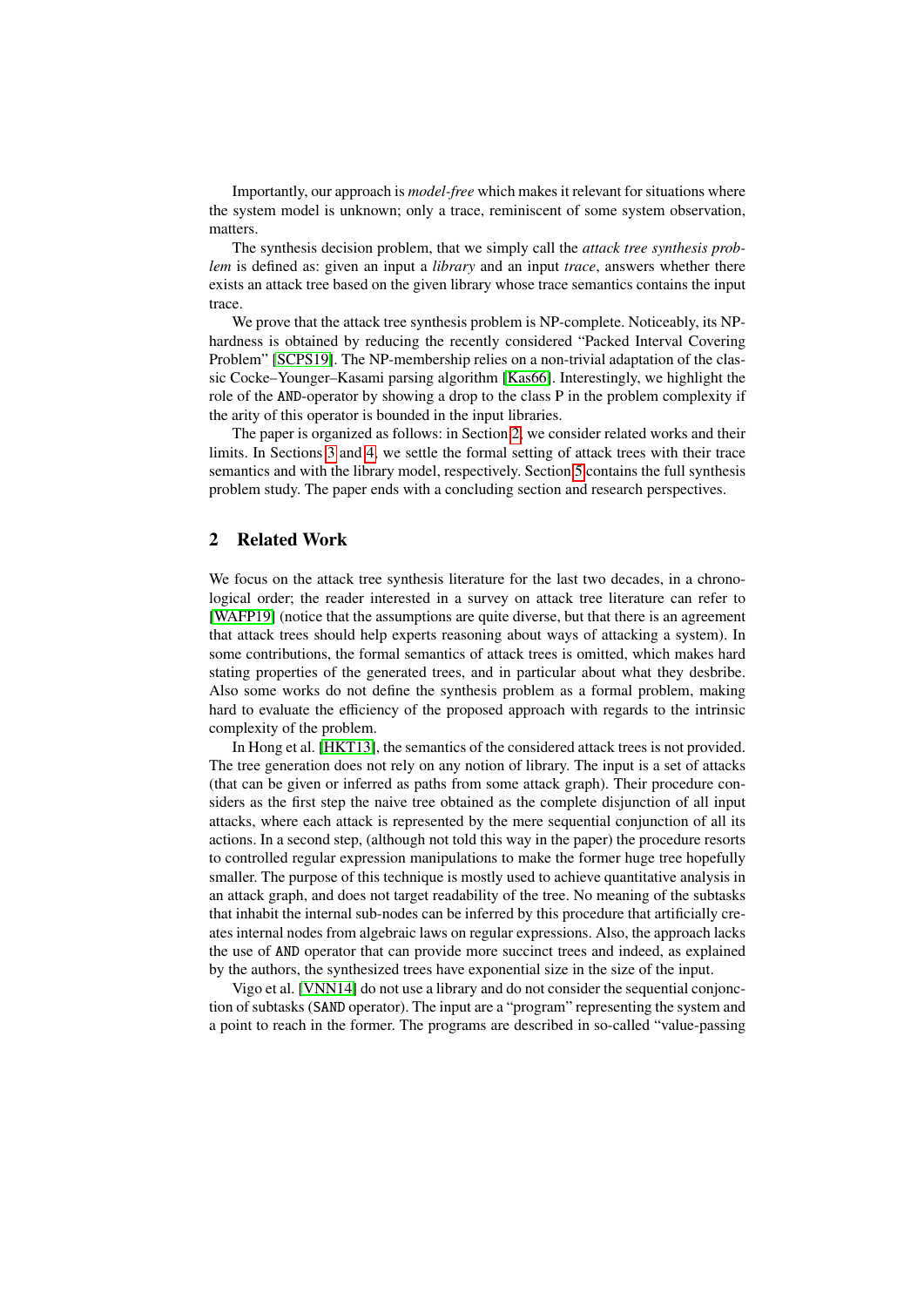quality calculus", a calculus which derives from the  $\pi$ -calculus. The system program with its point to reach is translated into a propositional formula that is interpreted as an attack tree (with intended meaning of disjunction and conjunction operators). However, since the internal nodes of the synthesized trees are abstract, the resulting trees are used more for quantitative analysis than for explaining ways of attacking.

Pinchinat et al. [\[PAV14](#page-19-5)[,PAV15\]](#page-19-6) present a tool for synthesizing attack trees. The method is very close to our approach, since it is based on a library, and on a bottomup construction of the tree inspired from context-free grammar syntactic analysis. The used library is defined aside the synthesis functionality; it can be defined manually in the tool, but may also be imported from previous projects. However, the procedure does not support operator AND.

In the setting of Ivanova et al. [\[IPHK15\]](#page-18-10), the authors suggest a high-level language intended to turn a graph, a so-called "graphical system model", into an attack tree with the intention to make the graph more readable. Those graphical models specify an initial state of some system – vertices represent elements (such as doors, agents, information, and so on), and the attacker has to reach some final configuration. The translation from one setting to another does not rely on a precise semantic framework. The translation from the graph to an attack tree is generic, not taking advantage of any specific expert knowledge. The library is implicitly based on ad-hoc patterns (with first-order logic features) correlated with fixed ontologies (locations, actors, processes, items). As a result, the obtained trees are unbalanced, and not readable. Also, only disjunction and sequential conjunction are considered.

Gadyatskaya et al. [\[GJM](#page-18-4)<sup>+</sup>17] define a library-based generic synthesis problem parameterized by the semantics of attack trees. The library is called a refinement specification. However, the paper focuses on the particular serie-parallel graph (SP) semantics, where the AND operator has a truly-concurrent meaning. Surprisingly, the authors restrict to SP graphs without any AND operator, that is as a set of traces. This prevents to address the synthesis problem for arbitrary refinement rules. Also, the paper does not provide the complexity analysis of the addressed synthesis problem. The tree models we consider here are not based on actions (at the leaves), but it can be established that our semantics semantics coincides with the SP semantics if the AND operator is discarded. Our synthesis problem can therefore be seen as a restriction of their work to a singleton set of single traces, but also as an extension of it as we allow one to AND operator.

Jhawar et al. [\[JLMRC18\]](#page-18-3) consider the issue of automating the completion of an attack tree rather than synthesizing one, by an iterated top-down approach. A criterion based on annotations of nodes with preconditions and postconditions, makes it possible to attach subtrees from some library at some leaves. The logical setting to describe the annotations lacks dynamic features (such as temporal modalities) amenable to the use sequential conjunction.

In [\[APSW18\]](#page-18-11), Audinot et al. study the non-emptiness of an attack tree, in a framework similar to what we consider here: given an attack tree, they query the existence of an attack described by the input tree. Our problem can be read as the dual of this problem since the trace is known but the tree has to be found.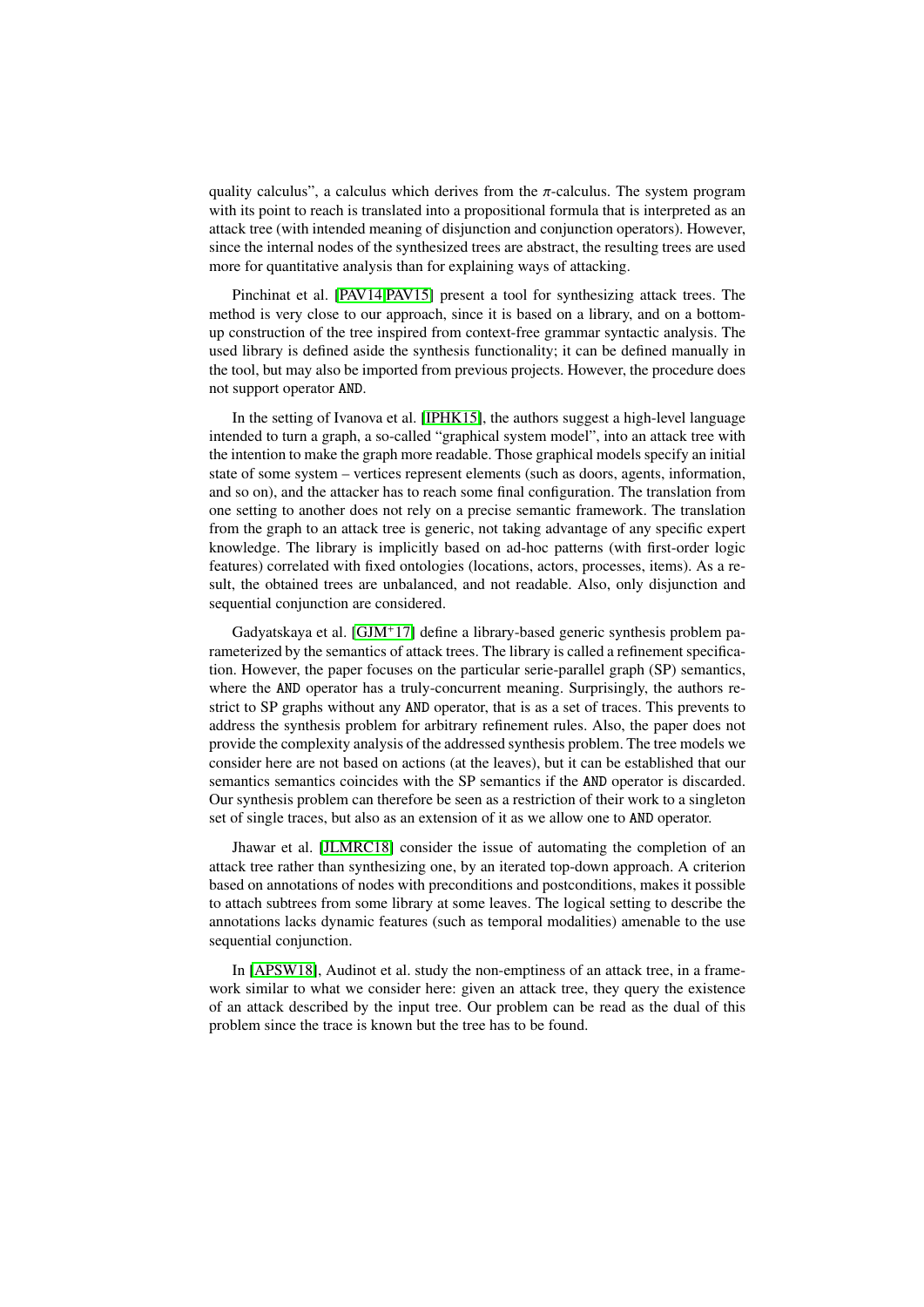## <span id="page-4-0"></span>3 Attack Trees and Their Trace Semantics

We consider the setting of [\[APK17\]](#page-18-5), where attack tree leaves are labeled by atomic goals, but due to our concern, we equip them with a trace semantics instead of a path semantics, in natural manner. Indeed, traces are mere abstraction of finite paths (in some transition system), by replacing each state along the path by its set of true facts; thus a trace is a finite sequence of facts. In formal approaches facts are modeled by abstract *propositions* in a set  $Prop = \{p, q, r, \ldots\}.$ 

An atomic goal at a leaf of an attack tree is composed of a *precondition* and a *postcondition*, and denotes the set of finite sequences of true propositions where the precondition holds at their beginning and the postcondition holds at their end. The *trace semantics* of a non-leaf attack tree is given in a compositional manner by means of operations on (sets of) finite sequences, such as concatenation.

We now get into the formal definitions.

#### 3.1 Attack Trees

Formally, an attack tree is a tree whose leaves are *atomic goals* of the form  $\langle \iota \mathbf{to} \gamma \rangle$ , where  $\iota$  and  $\gamma$  are Boolean formulae over a set of atomic propositions *Prop*, called the *precondition* and the *postcondiion* respectively. Each inner node of an attack tree is labelled by some operator OP ranging over OR (disjunction), SAND (sequential conjunction) or AND (conjunction), and is called an OP*-node*.



Fig. 2. The formal attack tree for the museum example.

<span id="page-4-1"></span>*Example [2](#page-4-1).* Figure 2 shows a formalisation of the informal attack tree from Figure [1,](#page-1-0) with 3 inner nodes and 5 leaves. Propositions occurring in the atomic goals of the leaves are interpreted as follows: monitor*<sup>i</sup>* means "camera *i* is being monitored (by the other camera)", frozen<sub>i</sub> means "camera *i* is frozen", enter<sub>*j*</sub> means "entered in museum via door *j*", and hasPaint means "the painting was stolen". Therefore, the atomic goal  $\langle \neg$ monitor<sub>2</sub> to frozen<sub>1</sub>) models the task of hacking camera 1: launching the virus immediately stops camera 1 from monitoring camera 2 and eventually freezes camera 1. Symmetrically, goal  $\langle \neg \text{monitor}_1 \text{ to frozen}_2 \rangle$  regards the hacking of camera 2. We will elaborate on the camera-hacking phase later, in Subsection [3.4.](#page-6-0) Also,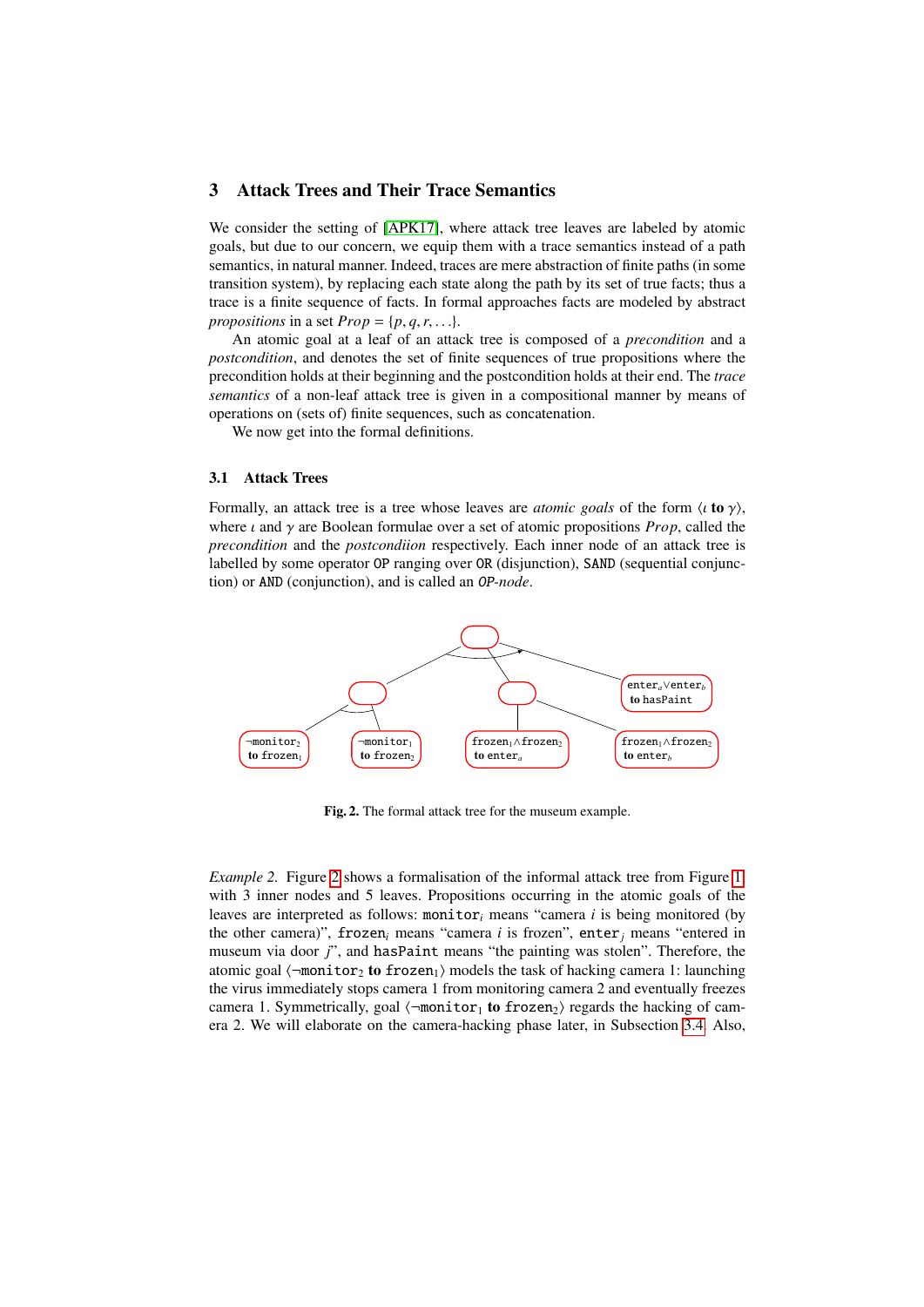goal  $\langle$  frozen<sub>1</sub>∧frozen<sub>2</sub> to enter<sub>a</sub> $\rangle$  models the task of entering the museum via door *a* without surveillance.

<span id="page-5-0"></span>Definition 1 (Attack tree). *An* attack tree τ *(over Prop) is:*

- $-$  *either a leaf of the form*  $\langle$ *i* **to**  $\gamma$ *)* where  $\iota$ *,*  $\gamma$  *are Boolean formulae over Prop*;
- $-$  *or a construction*  $OP(\tau_1, \ldots, \tau_m)$  *where OP is the operator OR, AND or SAND, m*  $\geq 1$ *is the arity, and*  $\tau_1, \ldots, \tau_m$  *are attack trees.*

In Definition [1](#page-5-0) we confuse a node and the subtree rooted at that node. This is standard when trees are defined inductively.

<span id="page-5-2"></span>*Example 3.* The attack tree given in Figure [2](#page-4-1) is

```
SAND( AND(\langle \neg monitor_2 \text{ to frozen}_1 \rangle, \langle \neg monitor_1 \text{ to frozen}_2 \rangle),OR(\langlefrozen<sub>1</sub> \land frozen<sub>2</sub> to enter<sub>a</sub>),
           hfrozen1 ∧ frozen2 to enterbi),
           \langle enter<sub>a</sub> ∨ enter<sub>b</sub> to hasPaint</sub>))
```
The second central objects of concern are *traces*.

#### 3.2 Traces and operations on sets of traces

Executions of systems are alternating sequences consisting of states and actions. In our setting for attack trees, the focus is put on states. In fact, the states themselves are not "observable" along an execution, but only the truth value of facts/propositions about them. A truth value of propositions is formally captured by the standard notion of *valuation* in propositional logic. Thus an observation of a (finite) execution, usually called a *trace* [\[BK08\]](#page-18-12), is a finite sequence of valuations; two successive valuations in a trace correspond to a state transition in the observed system.

We now formally define *traces*, sets of traces, and particular operations over languages that provide the semantics of operators OR, SAND and AND in attack trees.

For the rest of this section, we fix a set *Prop* of propositions.

A *valuation* is a subset of *Prop* with the meaning that propositions in this set are true while the others are false; for the empty valuation  $\varnothing$ , all propositions are thus false. We therefore write 2*Prop* for the set of valuations on the set *Prop*, with typical element  $\nu \in 2^{Prop}$ . Given a Boolean formula  $\varphi$  over *Prop*, we write  $\nu \models \varphi$  to denote that  $\nu$ satisfies  $\varphi$ .

<span id="page-5-1"></span>*Traces* are finite sequences of valuations, and we denote by  $\varepsilon$  for the empty sequence. Given a trace  $t \in (2^{Prop})^*$ , the *length* |*t*| of *t* is defined as its number of valuations. For  $1 \le i \le |t|$ , the *i*<sup>th</sup> valuation of *t* is denoted by *t*(*i*). We set *t*.*first* = *t*(1) and *t* last – *t*(*t*) and we denote by *t*[*i*</sup> *i*] the subsequence of *t* starting at position *i* and and  $t$ .*last* =  $t(|t|)$  and we denote by  $t[i, j]$  the subsequence of  $t$  starting at position  $i$  and ending at position *j*. For instance, if  $t = v_1v_2v_3v_4v_5$ , then  $t$ , *first* =  $v_1$ ,  $t$ , *tast* =  $v_5$  and  $t[2, 4] = v_2v_3v_4.$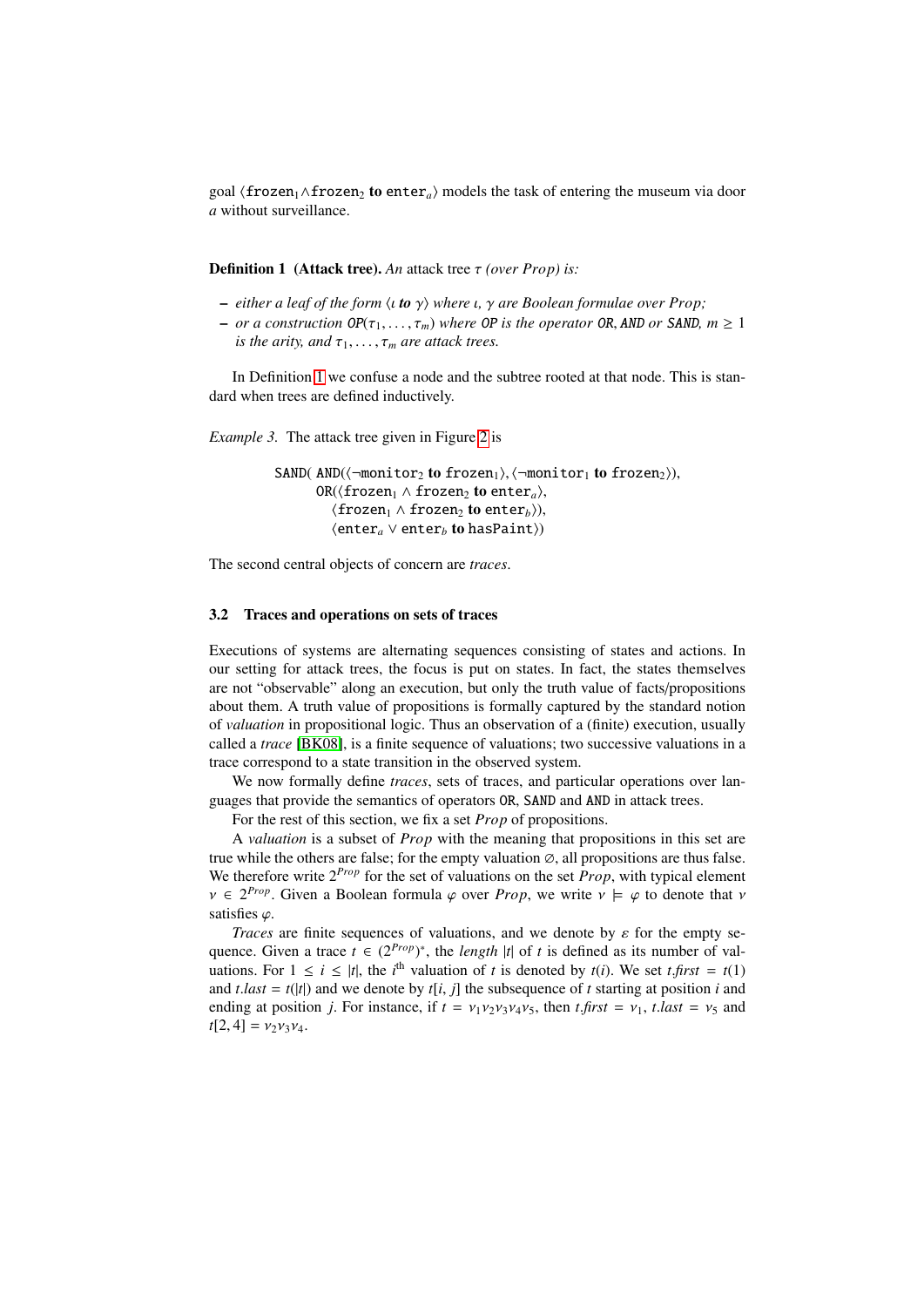*Example 4.* Consider  ${monitor_1}$   ${monitor_1}$   $\varnothing$   ${frozen_1}$   ${frozen_1, frozen_2}$ {enter<sub>b</sub>, frozen<sub>1</sub>, frozen<sub>2</sub>} {hasPaint, frozen<sub>1</sub>, frozen<sub>2</sub>} a trace of length 7 from the museum example. It reflects the scenario where, during the first two timesteps, both cameras work, camera 1 is monitored and camera 2 is not. At the third step, camera 1 is not any more monitored. Then, camera 1 is frozen, before camera 2. Next, the intruder enters the building via door *b* while both cameras are frozen, and finally steals the painting while the cameras are still frozen.

In the following, we may write traces with arrows between their valuations in order to emphasize the underlying state transitions that take place:  $t = v_1 \rightarrow v_2 \rightarrow v_3 \rightarrow v_4$  $v_4 \rightarrow v_5$ .

Regarding the trace semantics of attack trees that will be given in Definition [4,](#page-8-0) the OR operator will be understood as the union operation over sets of traces, whereas the two other operators SAND and AND will be given less classic interpretations that we present now.

## 3.3 Synchronized concatenation

The *synchronized concatenation*  $\odot$  slightly differs from the usual concatenation in formal languages and conveys the notion of sequential executions of scenarios; it will provide the semantics of the SAND operator in attack trees.

### Definition 2 (Synchronized concatenation).

*The* synchronized concatenation *of two traces is defined only if the last valuation of the former is equal to the first valuation of the latter, and simply concatenates the two traces by merging this common element. Formally,*

$$
v_1 \dots v_n v \odot v v_1' v_2' \dots v_m' = v_1 \dots v_n v v_1' \dots v_m'.
$$

*Example 5.* {frozen<sub>1</sub>, frozen<sub>2</sub>} {enter<sub>*b*</sub>, frozen<sub>2</sub>},  $\odot$  {enter<sub>*b*</sub>, frozen<sub>1</sub>, frozen<sub>2</sub>}  ${\text{hasPair}},$  frozen<sub>1</sub>, frozen<sub>2</sub>} = {frozen<sub>1</sub>, frozen<sub>2</sub>} {enter<sub>b</sub>, frozen<sub>1</sub>, frozen<sub>2</sub>}  ${\text{hasPair}},$  frozen<sub>1</sub>, frozen<sub>2</sub>}; the synchronized concatenation is possible thanks to the common matching valuation { $\epsilon_n$ , frozen<sub>1</sub>, frozen<sub>2</sub>}.

The synchronized concatenation  $\odot$  is associative, so that binary  $\odot$  suffices. We lift the synchronized concatenation to sets *L*, *L'* of traces by letting

$$
L \odot L' = \{t \odot t' \mid t \in L, t' \in L' \text{ and } t \odot t' \text{ is defined}\}.
$$

#### <span id="page-6-0"></span>3.4 Parallel composition

The *parallel composition* written  $M$  is adapted from [\[APK17\]](#page-18-5) to traces. This operation reflects the meaning of achieving subgoals in a concurrent manner, and aims at capturing what the AND operator expresses in attack trees. We motivate its definition on an example with the concurrent achievement of two atomic goals: consider the AND-node from Figure [2](#page-4-1) and the following trace (a prefix of the trace in Example [4\)](#page-5-1) realizing a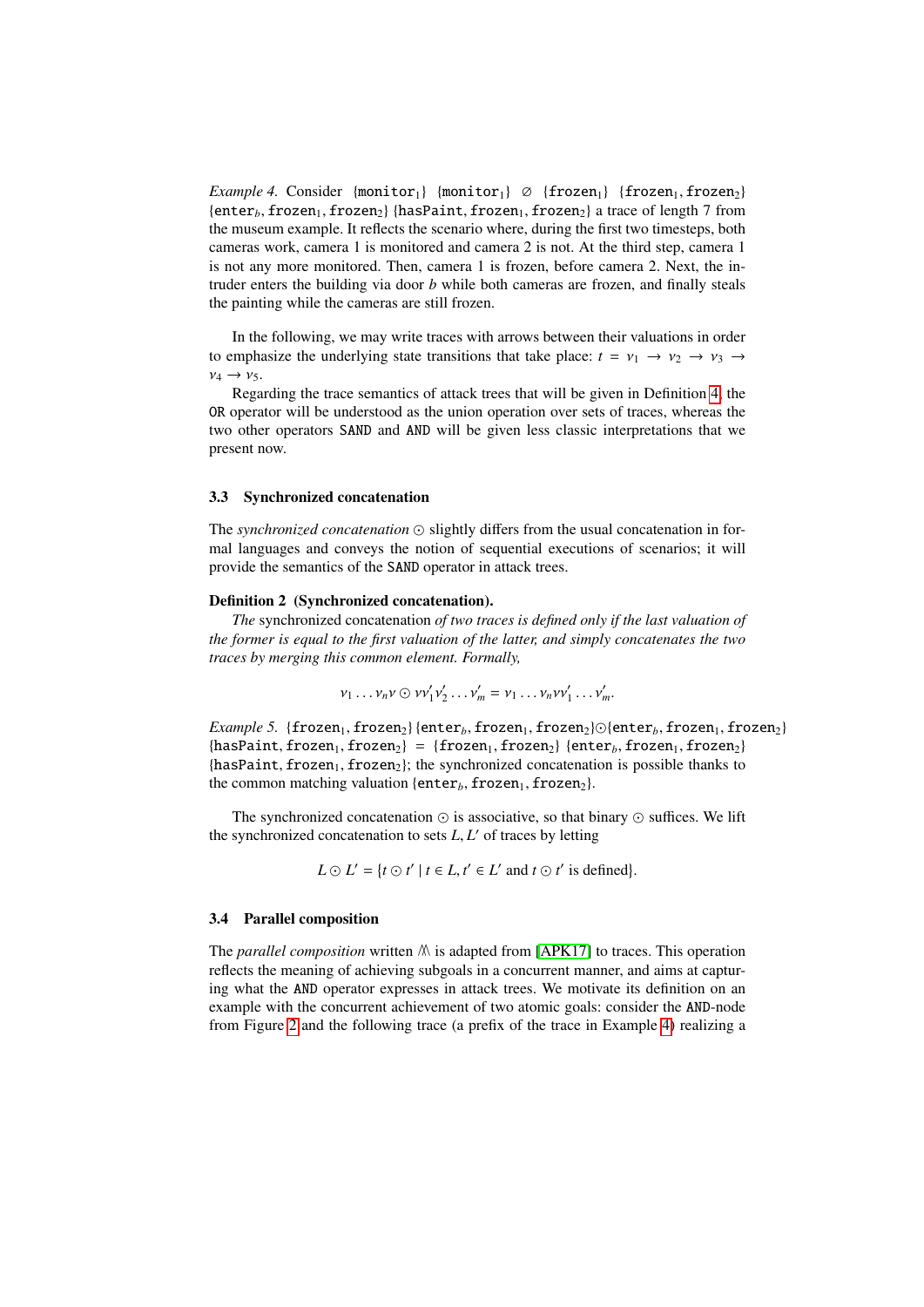successful hacking of both cameras, namely goal  $\langle \neg \text{monitor}_2 \text{ to frozen}_1 \rangle$  and goal  $\langle \neg$ monitor<sub>1</sub> to frozen<sub>2</sub>).

<span id="page-7-1"></span>
$$
\underbrace{\{\text{monitor}_1\} \to \{\text{monitor}_1\} \to \overbrace{\emptyset \to \{\text{frozen}_1\}}^{\langle \text{-monitor}_1 \text{ to frozen}_2 \rangle} \to \{\text{frozen}_1, \text{frozen}_2\}}_{\langle \text{-monitor}_2 \text{ to frozen}_1 \rangle} \qquad (1)
$$

Right from the start, camera 1 gets a virus and cannot monitor camera 2 (monitor<sub>2</sub>) is false). The observation does not change for one step, and then, camera 2 gets infected too (monitor<sub>1</sub> turns false). Then, camera 1 gets frozen first (frozen<sub>1</sub>), and next camera 2 does too (frozen<sub>2</sub>). Realizing the conjunction of the hacking subgoals means that they are executed concurrently: any transition of the global hacking task falls under one of the hacking subgoals, and the global task is embedded in the achievement of both subgoals. On the contrary, the following trace does not reflect a conjunction of the two hacking subgoals because the second transition does not serve any of the hacking subgoals.

|                                                     | $\{$ monitor <sub>1</sub> $\} \rightarrow \{$ monitor <sub>1</sub> , frozen <sub>1</sub> $\} \rightarrow \{$ monitor <sub>2</sub> $\} \rightarrow \{$ monitor <sub>2</sub> , frozen <sub>2</sub> $\}$ |
|-----------------------------------------------------|-------------------------------------------------------------------------------------------------------------------------------------------------------------------------------------------------------|
|                                                     |                                                                                                                                                                                                       |
| $\langle \lnot$ monitor $\lnot$ to frozen $\lnot$ ) | $\langle \neg \text{monitor}_1 \text{ to frozen}_2 \rangle$                                                                                                                                           |

In concrete terms, a virus is launched on camera 1, then camera 1 gets frozen, then a virus is launched on camera 2 while camera 1 gets back to normal operation, then finally, camera 2 gets frozen. In this scenario, the second hacking task starts too late and the alarm is triggered (camera 1 is able to notice the discrepancy in camera 2's behaviour). The AND-node of the tree expresses that it is necessary for the two hacking subgoals to take place with some overlapping of their transitions to be successful. This is formalized in Definition [3](#page-7-0) as *parallel composition* of traces which can be interpreted as follows: if one sees a trace, of length *n*, as displaying some "activity", every transition (*i.e.*, action) along this trace corresponds to a 1-length subinterval  $[k, k+1] \subseteq [1, n]$ , while subgoals correspond to arbitrary subintervals. In the example, the camera 1 hacking subgoal of the 5-length trace of Expression [\(1\)](#page-7-1) corresponds to subinterval [1, 4] and the camera 2 hacking subgoal corresponds to subinterval [3, 5]. Therefore each transition along this trace serves at least one of the two camera hacking subgoals.

More formally, let us say that the intervals  $I_1, \ldots, I_m$  *cover* an interval *I* whenever

$$
\bigcup_{\ell=1}^{m} I_{\ell} = I \text{ and each } [k, k+1] \subseteq I \text{ is contained in some } I_{\ell}.
$$

We can now proceed to the formal definition of the parallel composition.

<span id="page-7-0"></span>**Definition 3** (Parallel composition). A trace t is a parallel composition of traces  $t_1, \ldots, t_m$ *if there are m intervals*  $I_1, \ldots, I_m$  *that cover*  $[1, n]$  *and such that*  $t[I_\ell] = t_\ell$ , for every<br> $1 \le \ell \le m$  We also simply say that traces ty the cover trace t  $1 ≤ ℓ ≤ m.$  We also simply say that traces  $t_1, \ldots, t_m$  cover trace t.

*Example 6.* Figure [3](#page-8-1) shows that the trace  $t = v_1 \dots v_7$  is a parallel composition of traces  $t_1$ ,  $t_2$  and  $t_3$  with respective intervals [1, 2], [4, 7], [2, 5]. Indeed, all transitions  $v_1 \rightarrow v_2$ ,  $v_2 \rightarrow v_3, \ldots, v_6 \rightarrow v_7$  are covered. On the contrary, *t* is not a parallel composition of  $t_1$ ,  $t_2$  and  $t'_3$  since the only interval candidates are respectively [1, 2], [4, 7], [3, 5], but none<br>of them fully includes the subinterval [2, 3]. In other words, the transition  $y_2 \rightarrow y_3$  is of them fully includes the subinterval [2, 3]. In other words, the transition  $v_2 \rightarrow v_3$  is not covered.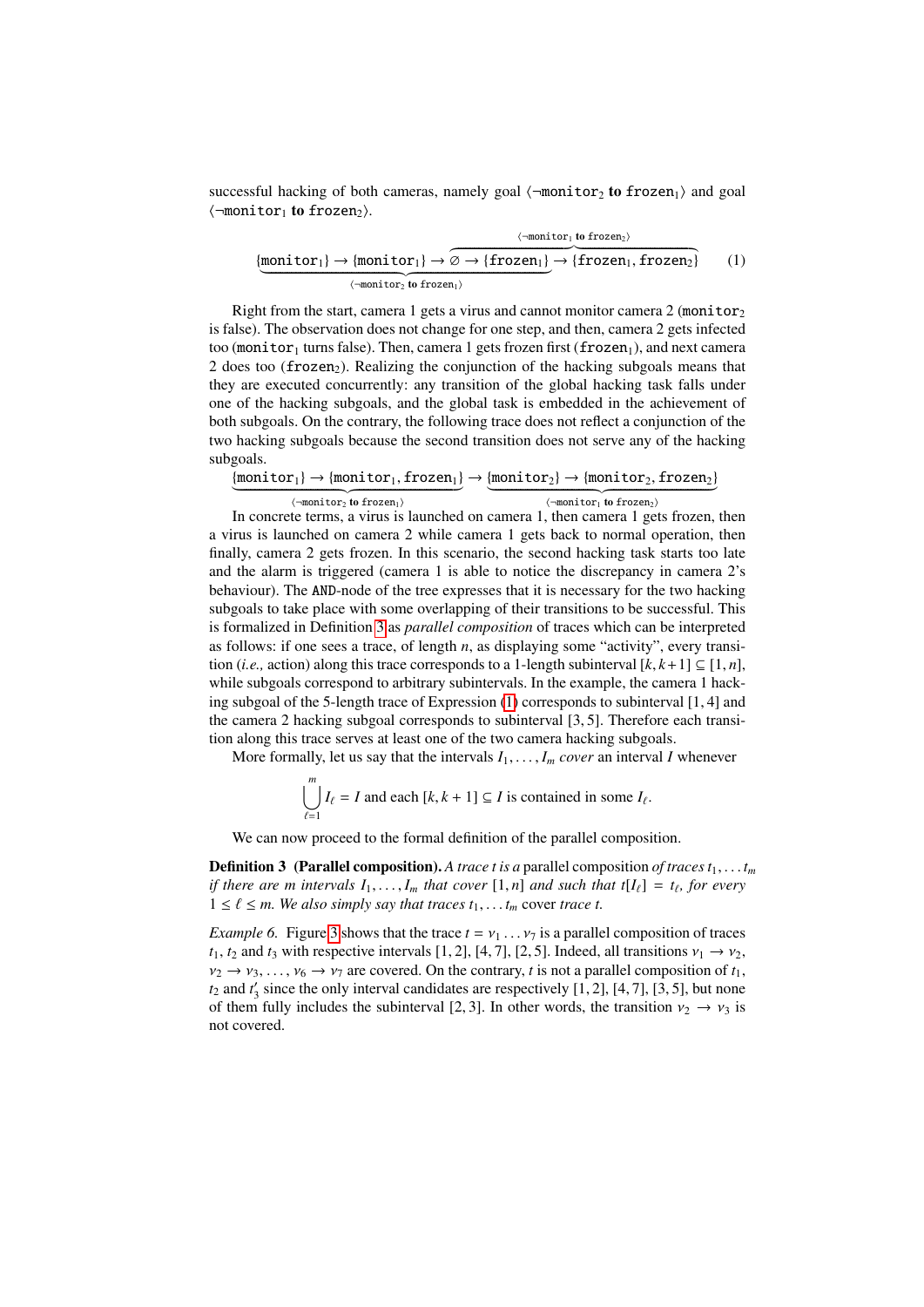

<span id="page-8-1"></span>**Fig. 3.** The trace *t* is a parallel composition of  $t_1$ ,  $t_2$ ,  $t_3$  but not of  $t_1$ ,  $t_2$ ,  $t'_3$ .

The parallel composition reflects the conjunctive execution of activities and not the conjunction of the effects of these activities, which is a legitimate interpretation of the AND operator in attack trees (see the serie-parallel graph semantics considered in [\[GJM](#page-18-4)<sup>+</sup>17]). Typically, requiring to open and to close a door does mean to attain a situation where the door is both open and closed.

Traces  $t_1, \ldots, t_m$  may cover several traces, i.e. may have several parallel compositions. We let  $\mathcal{M}(t_1, \ldots, t_m)$  be the set of parallel compositions of  $t_1, \ldots, t_m$ .

*Example 7.*  $\mathcal{N}(v'vv, vv'') = \{v'vvv'', v'vvvv''\}.$ 

We lift the parallel composition to sets  $L_1, \ldots, L_m$  of traces by letting

$$
\mathcal{N}(L_1,\ldots,L_m)=\bigcup_{t_1\in L_1,\ldots,t_m\in L_m}\mathcal{N}(t_1,\ldots,t_m).
$$

It should be remarked that the synchronized concatenation  $\odot$  is associative, so that binary  $\odot$  suffices, while this is not the case of  $\mathbb{A}$  in general: for example,  $v_1v_2v_3v_4 \in$  $\mathcal{M}(\nu_1\nu_2, \nu_3\nu_4, \nu_2\nu_3)$ , but  $\mathcal{M}(\mathcal{M}(\nu_1\nu_2, \nu_3\nu_4), \nu_2\nu_3) = \emptyset$  because  $\nu_1\nu_2$  and  $\nu_3\nu_4$  do not share any valuation.

### 3.5 Trace semantics of attack trees

Now, we define the *trace semantics* of attack trees. Operators in attack trees are interpreted as operations on trace sets: OR means union ∪, SAND means synchronized concatenation  $\odot$ , and AND mean parallel composition  $\mathbb{A}$ .

<span id="page-8-0"></span>Definition 4 (Trace semantics of attack tree). *The* trace semantics *of an attack tree* τ *is a set of traces*  $L(\tau) \subseteq (2^{Prop})^*$ *, inductively defined on*  $\tau$ *:* 

| $L(\langle t \text{ to } \gamma \rangle)$ | $= \{ t \in (2^{Prop})^* \mid t \text{, first} \models t \text{ and } t \text{. last} \models \gamma \};$ |
|-------------------------------------------|-----------------------------------------------------------------------------------------------------------|
|                                           | $L(OR(\tau_1,\ldots,\tau_m)) = L(\tau_1) \cup \ldots \cup L(\tau_m);$                                     |
|                                           | $L(SAND(\tau_1,\ldots,\tau_m)) = L(\tau_1) \odot \ldots \odot L(\tau_m);$                                 |
|                                           | $L(AND(\tau_1,\ldots,\tau_m)) = \mathcal{N}(L(\tau_1),\ldots,L(\tau_m)).$                                 |
|                                           |                                                                                                           |

Since the SAND operator relies on the associative operation  $\odot$ , we may sometimes assume for convenience and w.l.o.g. that the degree of the SAND-nodes is 2. In contrast, such an assumption would not hold for operator AND since to  $M$  is not associative.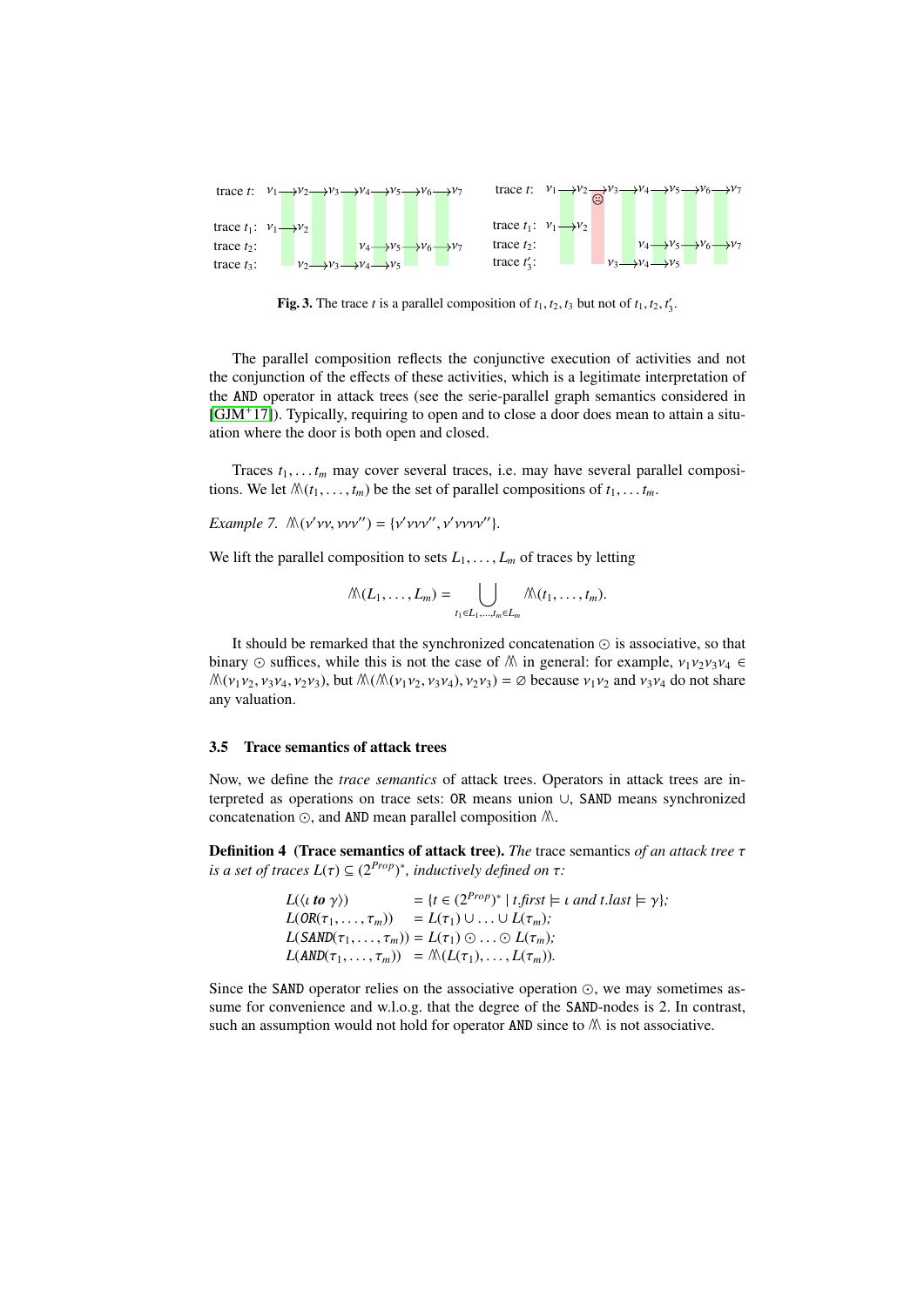*Example 8.* Revisiting the attack tree  $\tau$  from Example [3,](#page-5-2) the following trace from Ex-ample [4](#page-5-1) is a possible trace of the musuem example that can be explained by the tree  $\tau$ , *i.e.*, that is in  $L(\tau)$ :

{monitor<sub>1</sub>}{monitor<sub>1</sub>}∅{frozen<sub>1</sub>}{frozen<sub>1</sub>, frozen<sub>2</sub>}{enter<sub>*b*</sub>, frozen<sub>1</sub>, frozen<sub>2</sub>}  ${hasPoint, frozen<sub>1</sub>, frozen<sub>2</sub>}.$ 

Indeed, first its prefix {monitor<sub>1</sub>}{monitor<sub>1</sub>} Ø {frozen<sub>1</sub>}{frozen<sub>1</sub>, frozen<sub>2</sub>} belongs to *L*(AND( $\langle \neg$ monitor<sub>2</sub> to frozen<sub>1</sub>),  $\langle \neg$ monitor<sub>1</sub> to frozen<sub>2</sub>))), as a parallel composition of  ${monitor_1}{\text{monitor}_1}{\emptyset}$  frozen<sub>1</sub>}  $\in L(\text{-monitor}_2 \text{ to frozen}_1)$  and  $\mathcal{O}\{\text{frozen}_1\}\{\text{frozen}_1,\text{frozen}_2\} \in L(\langle \text{-monitor}_1 \text{ to frozen}_2\rangle).$  Second, its factor {enter<sub>b</sub>, frozen<sub>1</sub>, frozen<sub>2</sub>}  $\in$  *L*( $\langle$ frozen<sub>1</sub> $\wedge$ frozen<sub>2</sub> to enter<sub>a</sub>)), thus its belongs to the trace semantics of the subtree of  $\tau$  rooted at the OR-node. Third, its suffix  $\{\text{enter}_b, \text{frozen}_1, \text{frozen}_2\}$ {hasPaint, frozen<sub>1</sub>, frozen<sub>2</sub>} achieves the last subgoal goal of SAND-node root of  $\tau$ .

## <span id="page-9-0"></span>4 Libraries

The attack tree synthesis problem seems trivial: the single-node tree  $\langle \tau \mathbf{to} \tau \rangle$ , where formula  $\top$  means tautologically true, explains any trace! In order to synthetize interesting attack trees, we consider a *library*, that is a set of *refinement rules*, alike a contextfree grammar rules. We will as much as possible keep close to notations introduced in [\[GJM](#page-18-4)<sup>+</sup>17]: for instance, we use  $\rho$  to denote a refinement rule.

In a context-free grammar style, we consider G a finite set of *non-terminal goals*, with typical elements *g*, *g*<sub>1</sub>, *g*<sub>2</sub>, and *terminal goals* that are atomic goals  $\langle \iota \mathbf{to} \gamma \rangle$  (where  $\iota$ ,  $\gamma$  are Boolean formulae).

<span id="page-9-2"></span>Definition 5 (Refinement rules and library). *<sup>A</sup>* refinement rule (over <sup>G</sup>) ρ *is either a so-called* elementary rule  $g \triangleleft \langle u \, \mathbf{to} \, \gamma \rangle$  *where*  $u, \gamma$  *are Boolean formulae; or a rule*  $g \triangleleft OP(g_1, \ldots, g_m)$  *where OP is an operator,*  $m \geq 1$ *, and*  $g_1, \ldots, g_m \in \mathcal{G}$ .

*A refinement rule g*  $\triangleleft OP(g_1, \ldots, g_m)$  refines *g*.

*The* arity *of a refinement rule is* 0 *if it is elementary, and the arity of the operator* OP *appearing in the rule otherwise.*

*A* library L *over* G *is a finite set of refinement rules (over* G*). The* size *of* L *is the total number of non-terminal goal occurrences that appear in all its rules, both in left-hand and right-hand sides of rules.*

<span id="page-9-1"></span>*Example 9.* Let us continue with the museum example where we add the proposition incenter read as "the intruder is in the control center". The following set of rules  $\mathcal{L}_{\text{museum}}$  is library (and relies on the vocabulary of Example [2\)](#page-4-1), where non-terminal goals are sentences written in italic to emphazise their role in our model of a library.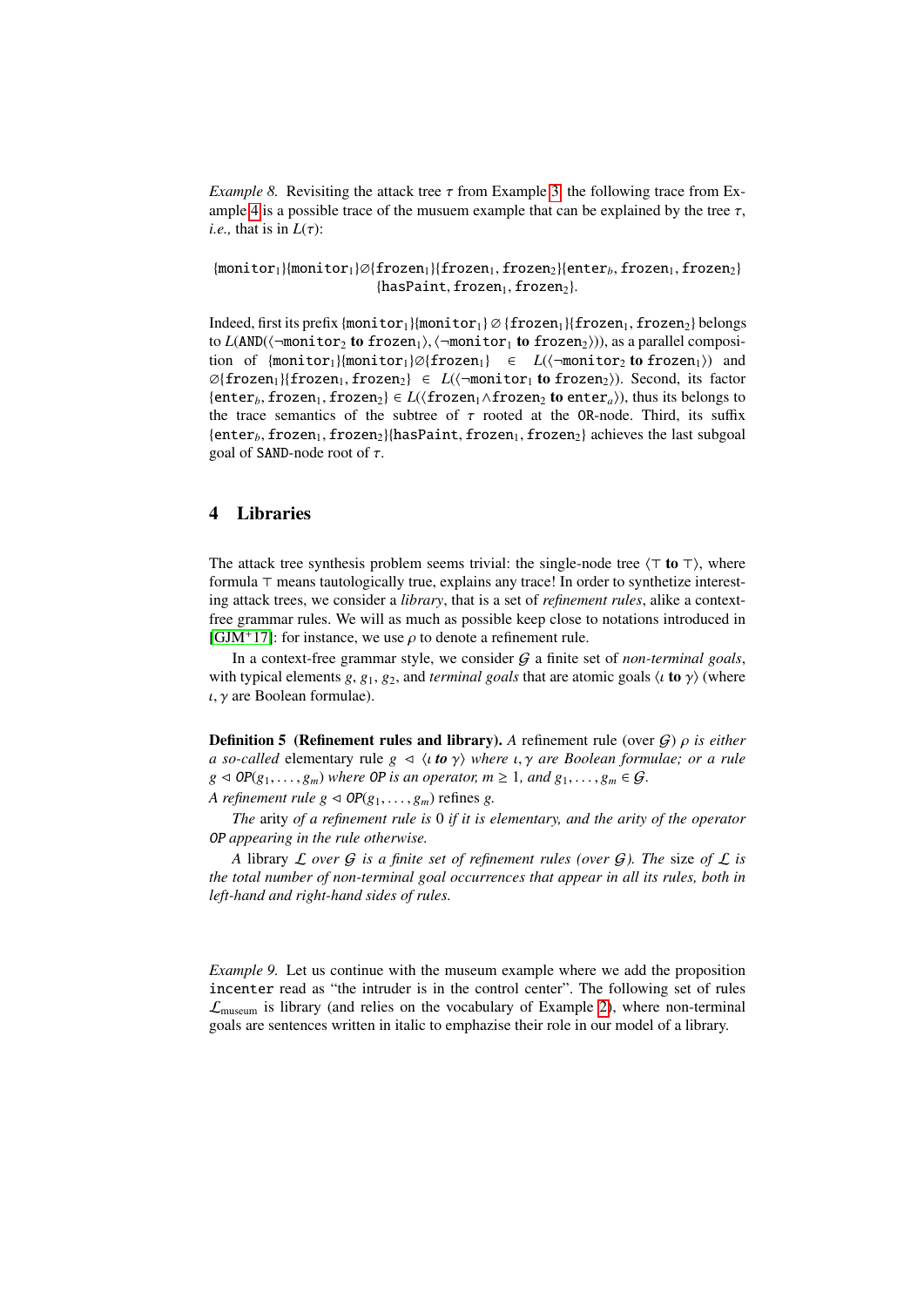|       | <i>go to center</i> $\lnot$ $\lnot$ <b>to incenter</b> )                                                 |
|-------|----------------------------------------------------------------------------------------------------------|
|       | blow up a bomb $\prec$ (incenter to frozen <sub>1</sub> $\land$ frozen <sub>2</sub> )                    |
|       | <i>enter via door a</i> $\prec$ {frozen <sub>1</sub> $\land$ frozen <sub>2</sub> to enter <sub>a</sub> } |
|       | <i>enter via door b</i> $\prec$ (frozen <sub>1</sub> $\land$ frozen <sub>2</sub> to enter <sub>h</sub> ) |
| take  | $\triangleleft$ (enter <sub>a</sub> $\vee$ enter <sub>b</sub> to hasPaint)                               |
|       | disable camera $1 \triangleleft \langle \neg \text{monitor}_2 \text{ to frozen}_1 \rangle$               |
|       | disable camera $2 \triangleleft \langle \neg \text{monitor}_1 \text{ to frozen}_2 \rangle$               |
| steal | $\triangleleft$ SAND( <i>disable camera</i> , <i>enter</i> , <i>take</i> )                               |
|       | disable cameras $\triangleleft$ AND(disable camera 1, disable camera 2)                                  |
|       | disable cameras $\triangleleft$ SAND(go to center, blow up a bomb)                                       |
| enter | $\triangleleft$ OR(enter via door a, enter via door b)                                                   |
|       |                                                                                                          |

Goal *go to center* represents reaching the control center (without any precondition, which is written  $\top$ ), while goal *blow up a bomb* represents setting up a bomb that will disable both cameras while being in the control center. The other goals are clear. Note that there are two rules that refine goal *disable cameras* which reflects different ways of disabling both cameras. Allowing for different refinement rules for an abstract goal is of utter importance because libraries are filled by experts analysing different systems: for example, the rule to hack a USB key may drastically vary depending on the underlying OS. Encapsulating alternatives into a single OR mean that they may occur in the same system. Having a different rule for each alternative means that they correspond to different systems.

We now fix a library  $\mathcal L$  over some set of non-terminal goals  $\mathcal G$ . We define  $\mathcal L$ -attack trees, in the spirit of what was called a "correct tree" in  $[GJM^+17]$  $[GJM^+17]$ : intuitively, they are attack trees obtained by iteratively applying refinement rules of the library on leaf-nodes until the leaves correspond to atomic goals.

<span id="page-10-0"></span>Definition 6 (L-attack tree). *An* <sup>L</sup>-attack tree *is an attack tree* τ *(in the sense of Definition 1*) equipped with a mapping  $\ell$  that maps every node of  $\tau$  onto a non-terminal *goal of* G *in such a way that:*

- $-$  *if x is a leaf*  $\langle \iota \mathbf{to} \gamma \rangle$ *, then the rule*  $\ell(x) \triangleleft \langle \iota \mathbf{to} \gamma \rangle$  *is in*  $\mathcal{L}$ ;
- $-$  *if x is a node*  $OP(x_1, \ldots, x_k)$  *then the rule*  $\ell(x) \triangleleft OP(\ell(x_1), \ldots, \ell(x_k))$  *is in*  $\mathcal{L}$ *.*

The label  $\ell(x)$  of a node in Definition [6](#page-10-0) is a non-terminal goal. This non-terminal goal arising from the librairy carries information, such a text – as done in Example [9,](#page-9-1) or a CVE identifier<sup>[1](#page-10-1)</sup>. It is this information that makes  $\mathcal{L}$ -attack trees readable to experts.

*Example 10.* Figure [4](#page-11-0) shows two  $\mathcal{L}_{museum}$ -attack trees for  $\mathcal{L}_{museum}$  defined in Example [9.](#page-9-1)

We say that the non-terminal goal  $g$  derives the trace  $t$  if there exists an  $\mathcal{L}$ -attack tree  $\tau$  whose root's label is *g* and such that *t* is in  $L(\tau)$ .

Given a library  $\mathcal{L}$ , we can always manage to find an equivalent library  $\mathcal{L}'$  where all SANDs are binary, in the sense that the trace semantics an  $\mathcal{L}'$ -attack tree is equal to

<span id="page-10-1"></span><sup>&</sup>lt;sup>1</sup> CVE is a dictionary of publicly disclosed cybersecurity vulnerabilities and exposures [https:](https://cve.mitre.org/cve/) //[cve.mitre.org](https://cve.mitre.org/cve/)/cve/.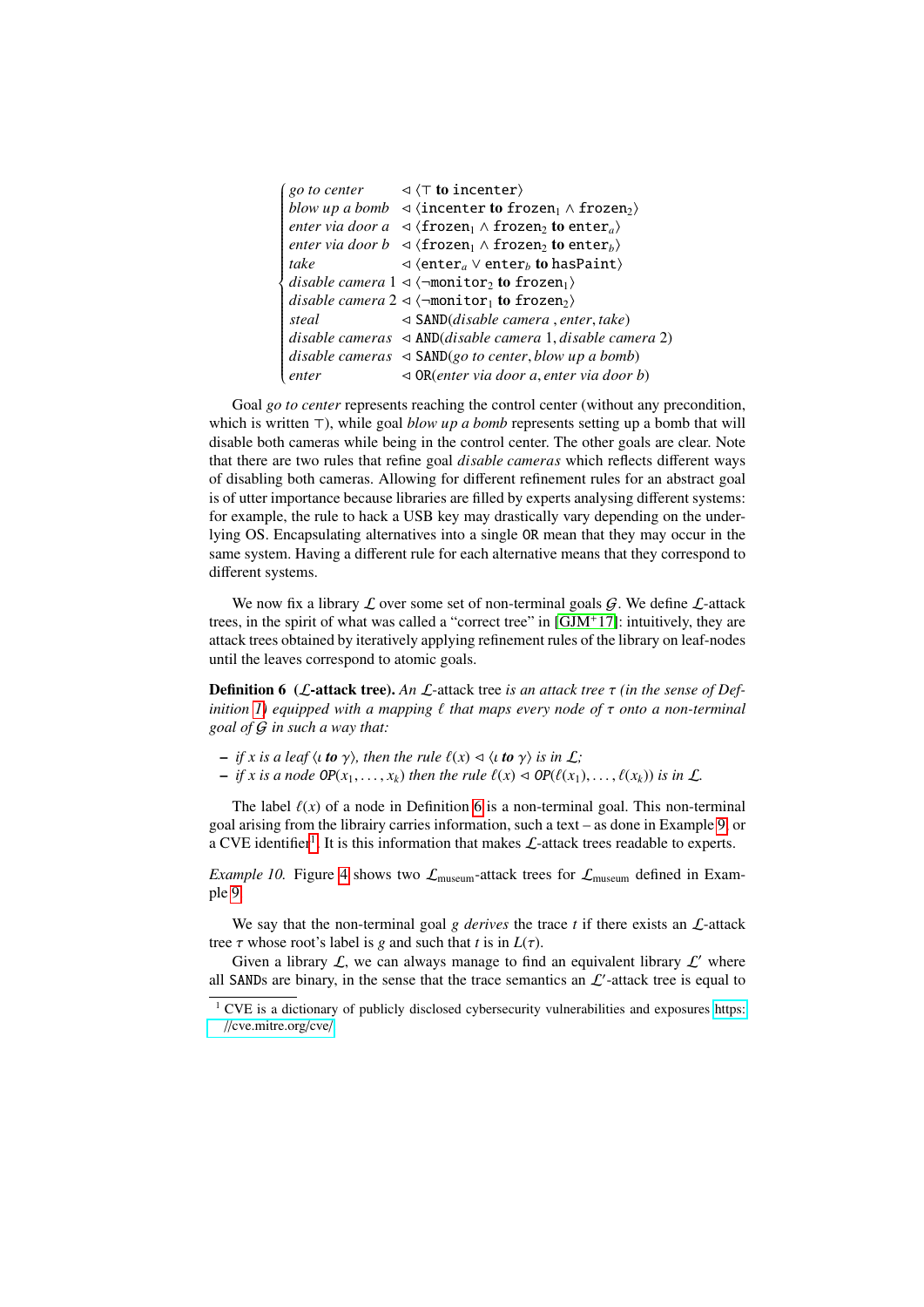

<span id="page-11-0"></span>Fig. 4. Two  $\mathcal{L}_{\text{museum}}$ -attack trees.

trace semantics of some  $\mathcal{L}$ -attack trees, and vice versa. Note that  $\mathcal{L}'$  can be computed in polynomial time in the size of  $\mathcal{L}$ .

In the rest of this paper, we assume that every refinement rule based on SAND operator has arity 2.

Table [1](#page-11-1) sums up the formal notions defined so far.

| <b>Formal notions</b>   | Intuitive meanings                                                                                             |
|-------------------------|----------------------------------------------------------------------------------------------------------------|
| la trace                | an observed attack (e.g. a log file)                                                                           |
| an attack tree (Def. 1) | an explanation of an observed attack                                                                           |
| a non-terminal goal     | a high-level attack objective                                                                                  |
| a refinement rule       | a known attack tree pattern                                                                                    |
| a library (Def. $5$ )   | a set of known attack tree patterns                                                                            |
|                         | an $\mathcal{L}$ -attack tree (Def. 6) an explanation of an observed attack constructed with the known attack- |
|                         | tree patterns in $\mathcal{L}$                                                                                 |

<span id="page-11-1"></span>Table 1. Important formal notions defined in the paper.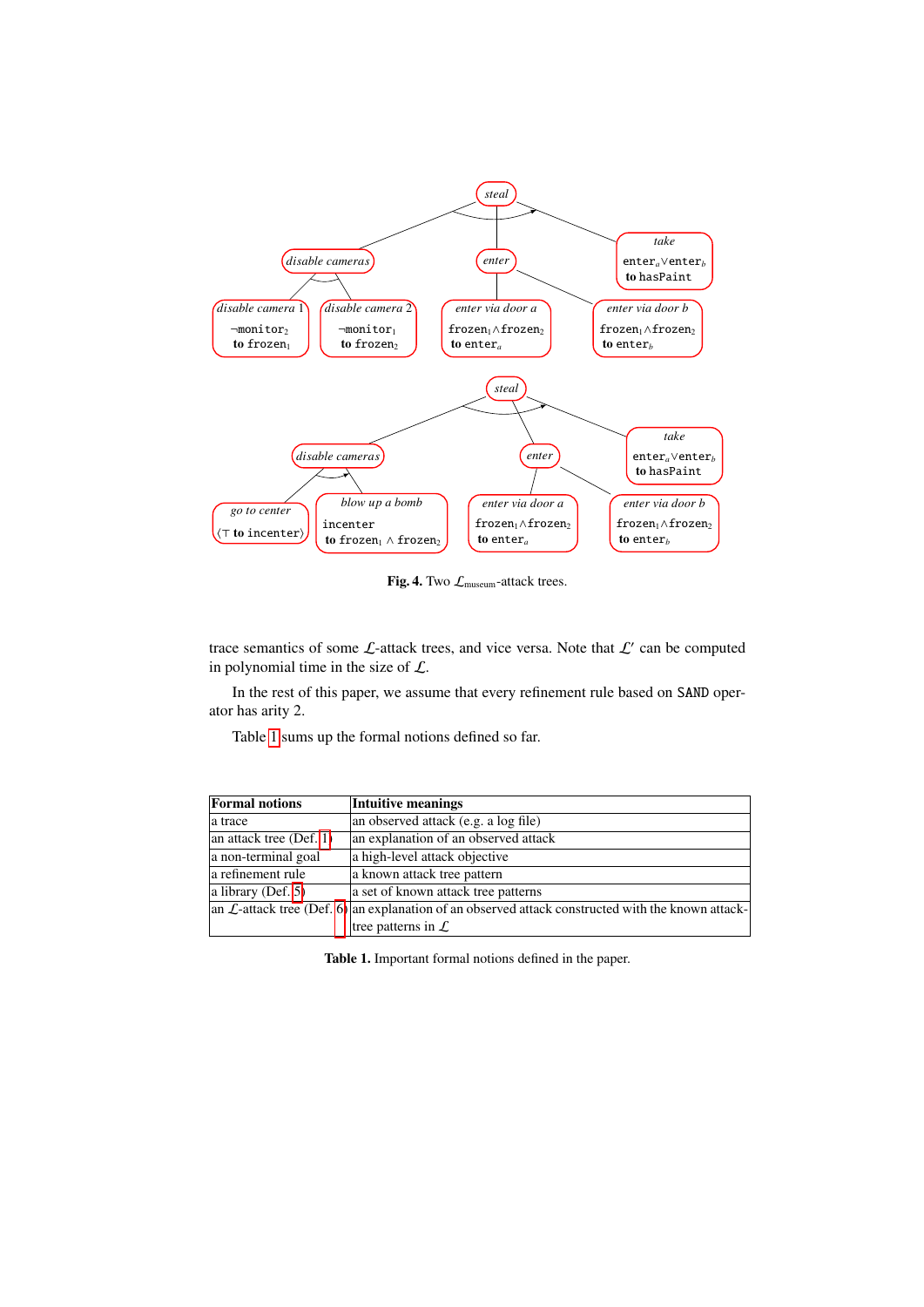### <span id="page-12-0"></span>5 Attack Tree Synthesis

The attack tree synthesis problem consists in building a tree (if any) that *explains* an observed trace  $t$  (e.g. a log file) in terms of a given library  $\mathcal{L}$ . Formlly, we address the underlying decision problem for analyzing the complexity for this synthesis problem, but the developped algorithm does build a tree.

### Definition 7 (Attack tree synthesis problem).

- *Input: a library* L*, a trace t* ∈ (2*Prop*) ∗ *.*
- *Output: is there an* <sup>L</sup>*-attack tree* τ *such that t* <sup>∈</sup> *<sup>L</sup>*(τ)*?*

The rest of this section is dedicated to the proof of the following theorem.

<span id="page-12-3"></span>Theorem 1. *The attack tree synthesis problem is* NP*-complete. Furthermore, the synthesis problem restricted to libraries in which the arity of* AND *is bounded is in* P*.*

For proving the NP-hardness of the attack tree synthesis problem, we identify a decision problem as the core of the synthesis problem: the "Packed Interval Covering Problem" [\[SCPS19\]](#page-19-2).

#### 5.1 A detour on the Packed Interval Covering Problem

The Packed Interval Covering Problem (PIC) is a cover problem, where one has to cover a given interval using one interval from each given pack. It is defined as follows.

- Input: a non-empty interval *I* of integers and a family of finite sets  $P_1, \ldots, P_m$ (*packs*) of subintervals of *I*.
- Output: are there subintervals *I*<sup>1</sup> ∈ *P*1, . . . , *I<sup>m</sup>* ∈ *P<sup>m</sup>* such that *I* = [ *Ik*?

<span id="page-12-2"></span>*<sup>k</sup>*=1..*<sup>m</sup> Example 11.* We borrow the example in [\[SCPS19\]](#page-19-2): for interval [1,9], there are three packs {[1, 6], [5, 9]}, {[1, 3], [4, 6], [7, 7]}, {[4, 4]}. Interval [1, 9] can be covered by selecting [5, 9], [1, 3] and [4, 4] in the respective packs, as shown in Figure [5.](#page-12-1)



<span id="page-12-1"></span>Fig. 5. Example of an instance of the Packed Interval Covering Problem.

Theorem 2 ([\[SCPS19\]](#page-19-2)). PIC *is* NP*-complete.*

*Proof.* See Appendix [A.](#page-20-0)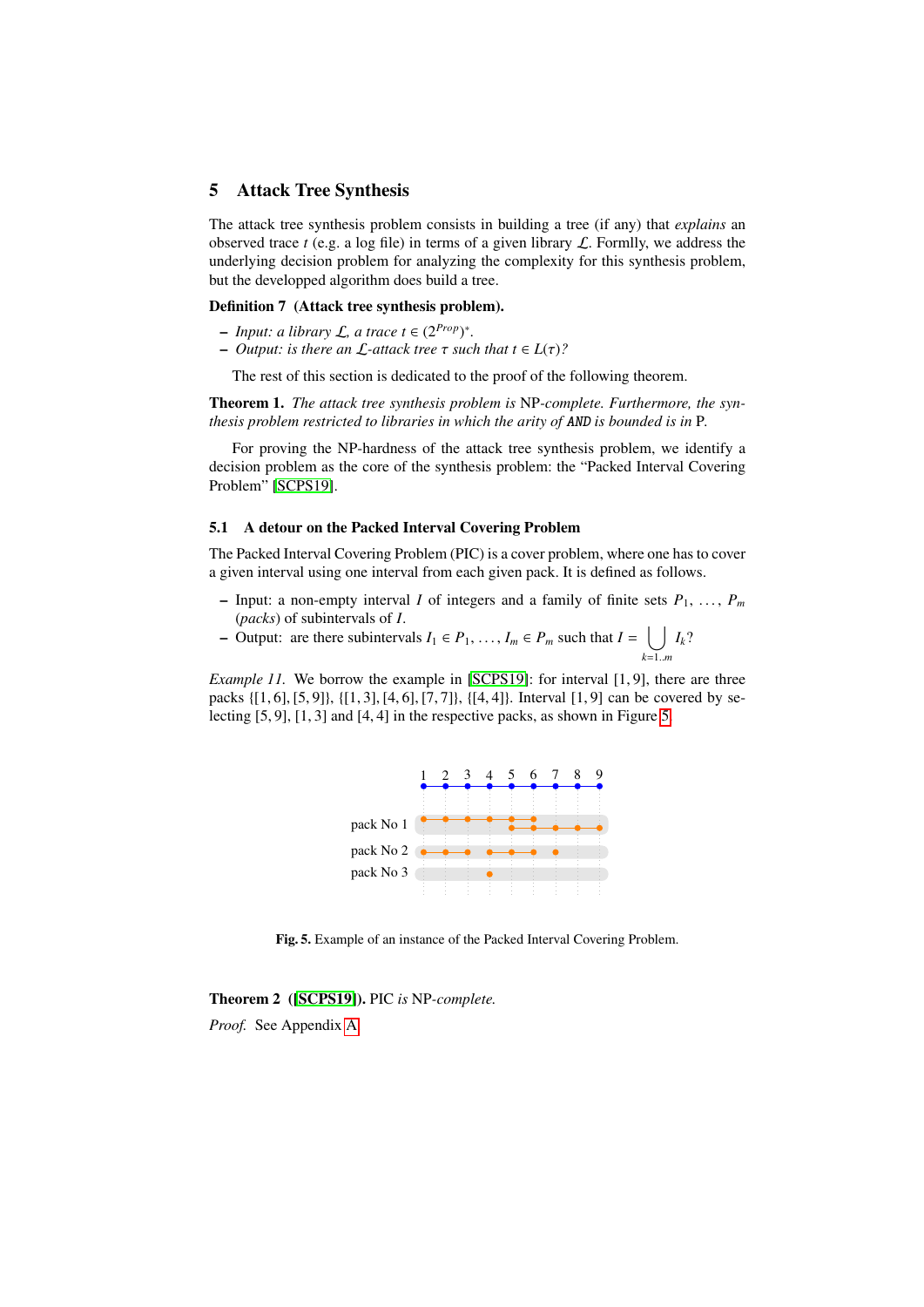#### 5.2 NP-hardness of the synthesis problem

We establish a reduction from PIC to the attack tree synthesis problem.

Consider an arbitrary instance of PIC with target interval  $I = [1, N]$  and packs  $(P_k)_{1\leq k\leq m}$ , each of the form  $P_k = \{ [m_j^k, n_j^k] \mid 1 \leq j \leq |P_k| \}.$ <br>We now describe an instance  $(P_k)$  of the attack tree

We now describe an instance  $\langle L, t \rangle$  of the attack tree synthesis problem as follows. Take *N* distinct propositions  $p_0, \ldots, p_N$ .

First, define trace  $t = \{p_0\} \dots \{p_N\}$  to encode the target interval  $[1, N]$ : each subtrace  ${p_{i-1}}{p_i}$  of *t* of length 2 is intended to match integer  $i \in [1, N]$ .

Second, the library  $\mathcal L$  contains exactly the following rules.

- $-$  Rule *g*<sub>select(*k*, *j*)  $\triangleleft$   $\langle p_{m_j^k-1}$  **to**  $p_{n_j^k}$  for every *k* ∈ {1, ..., *m*} and every *j* ∈ {1, ..., |*P<sub><i>k*</sub>|}</sub> and  $\langle p_{n_j^k-1}$  is  $p_{n_j^k-1}$  in  $p_{n_j^k-1}$  in  $p_{n_j^k-1}$ </sub> that amounts to requiring that if the *j*-th interval  $[m_j^k, n_j^k]$  of pack  $P_k$  is selected, then it is covered: then it is covered;
- $-$  Rule  $g_{\text{pack}(k)}$  ⊲ OR( $g_{\text{select}(k, 1)}, \ldots, g_{\text{select}(k, |P_k|)}$ ), for every  $k \in \{1, \ldots, m\}$  requiring to select one of the  $|P_k|$  intervals in the pack  $P_k$ ;
- Rule  $g_{\text{union}} \triangleleft \text{AND}(g_{\text{pack}(1)}, \ldots, g_{\text{pack}(m)})$  expressing that one must select an interval in each pack  $P_k$ ;

*Example 12.* For the PIC instance of Example [11,](#page-12-2) we get trace

```
t = {p_0}{p_1}{p_2}{p_3}{p_4}{p_5}{p_6}{p_7}{p_8}{p_9}
```
and the following library:

```
\sqrt{ }

gunion \triangle AND(g<sub>pack(1)</sub>, g<sub>pack(2)</sub>, g<sub>pack(3))</sub>
g_{\text{pack}(1)} \leq \text{OR}(g_{\text{select}(1, 1)}, g_{\text{select}(1, 2)})g_{\text{pack}}(2) \leq \text{OR}(g_{\text{select}}(2, 1), g_{\text{select}}(2, 2), g_{\text{select}}(2, 3))g_{\text{pack}(3)} \leq \text{OR}(g_{\text{select}(3, 1)})g_{\text{select}(1, 1)} \triangleleft \langle p_0 \text{ to } p_6 \rangleg_{\text{select}(1, 2)} \triangleleft \langle p_4 \text{ to } p_9 \rangleg_{\text{select}(2, 1)} \triangleleft \langle p_0 \text{ to } p_3 \rangleg_{\text{select}(2, 2)} \triangleleft \langle p_3 \text{ to } p_6 \rangleg_{\text{select}(2,3)} \triangleleft \langle p_6 \text{ to } p_7 \rangleg_{\text{select}(3, 1)} \triangleleft \langle p_3 \text{ to } p_4 \rangle
```
The obtained instance  $\langle \mathcal{L}, t \rangle$  is computed in polynomial time from the PIC instance  $\langle I, P_1, \ldots, P_m \rangle$ . Clearly, the instance  $\langle \mathcal{L}, t \rangle$  of the attack tree synthesis problem is positive if, and only if, the original PIC instance  $\langle I, P_1, \ldots, P_m \rangle$  is positive. Indeed, there is a correspondence between the choice of intervals in packs, and the children of nodes labelled by  $g_{\text{pack}(1)}, \ldots, g_{\text{pack}(m)}$  whose respective semantics exhibits *m* subtraces that cover the full trace *t*.

#### 5.3 NP-membership of the synthesis problem

The following table shows the correspondence between some refinement rules and context-free grammars (CFG) rules in formal languages. Notice that there is no grammar rules counterpart for refinement rules with an AND operator.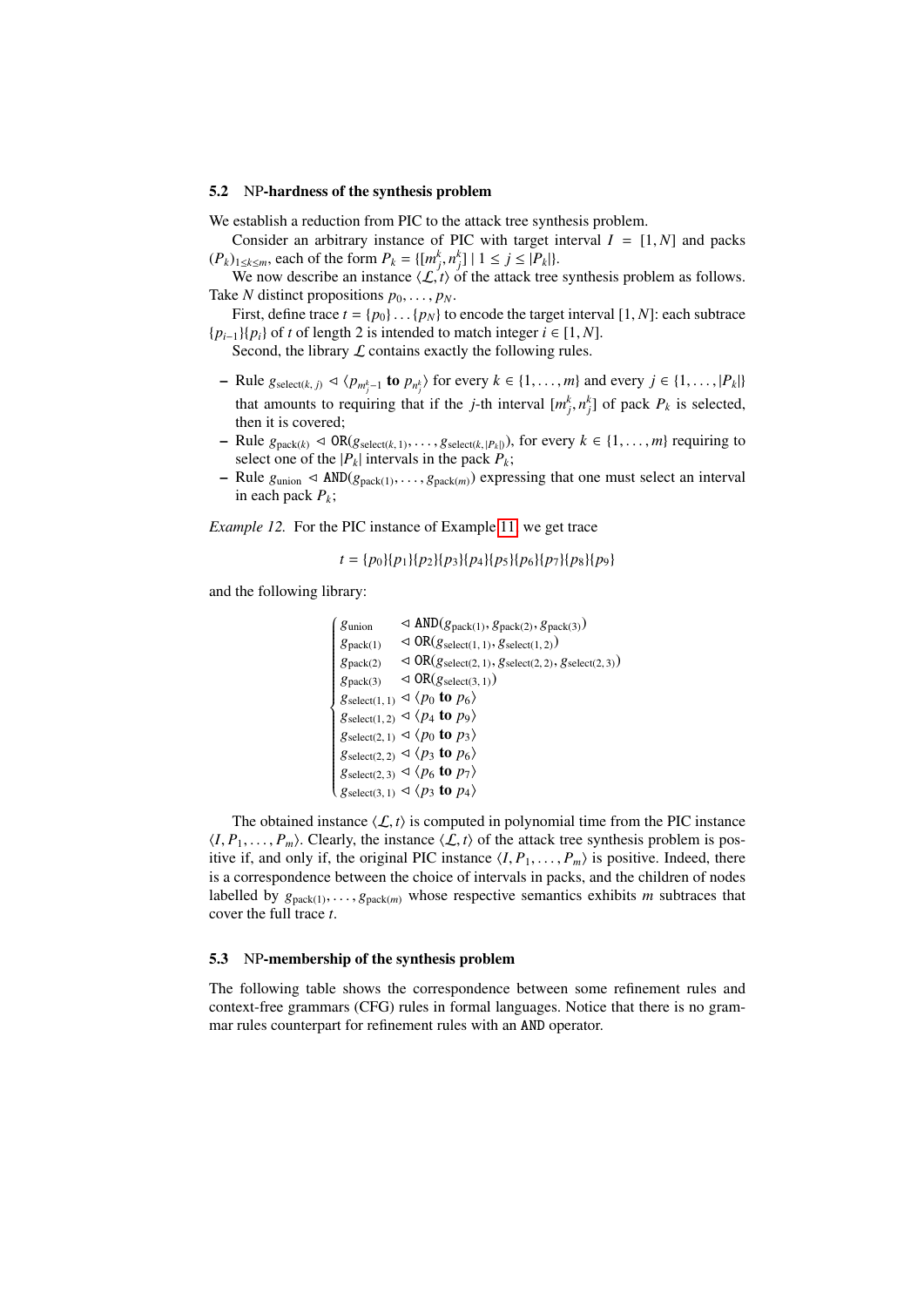|                                                        | Refinement rule CFG production rule |
|--------------------------------------------------------|-------------------------------------|
| $g \triangleleft \langle t \text{ to } \gamma \rangle$ | $X \rightarrow a$                   |
| $g \triangleleft \text{OR}(g_1, g_2)$                  | $X \to Y \mid Z$                    |
| $ g \triangleleft \text{SAND}(g_1, g_2) $              | $X \rightarrow YZ$                  |
|                                                        |                                     |

Still, we are able to design an algorithm based on a variant of the classic bottom-up parsing algorithm "Cocke–Younger–Kasami algorithm" (CYK) [\[Kas66,](#page-18-8)[You67,](#page-19-7)[Sip97\]](#page-19-8). The original algorithm answers whether some input context-free grammar can generate some input word. It relies on a *dynamic programming* solution that computes, for each subword by increasing length, the set of non-terminals that generate it.

Algorithm design As in CYK, we handle sets  $Goals[i, j]$  that collect goals of  $G$  that derives the subtrace *<sup>t</sup>*[*i*, *<sup>j</sup>*]. Nevertheless, we cannot rely on the mere dynamic programming anymore since the three operators do not necessarily make use of decreasing intervals. The following example illustrates the phenomenon with an artificial example of library.

*Example 13.* For  $Prop = \{p_1, p_2, p_3, p_4\}$ , take trace  $t = \{p_1\}\{p_2\}\{p_3\}\{p_4\}$  and the following library  $\mathcal{L}$ :

| $\begin{cases} \rho_1: g \triangleleft \textrm{OR}(g')\\ \rho_2: g' \triangleleft \textrm{SAND}(g,g)\\ \rho_3: g \triangleleft \textrm{SAND}(g',g)\\ \rho_4: g \triangleleft \textrm{SAND}(g',g'') \end{cases}$ | $\rho_5$ : $g \triangleleft \langle p_2 \text{ to } p_3 \rangle$                                                             |
|-----------------------------------------------------------------------------------------------------------------------------------------------------------------------------------------------------------------|------------------------------------------------------------------------------------------------------------------------------|
|                                                                                                                                                                                                                 | $\rho_6$ : $g' \triangleleft \langle p_1$ to $p_1 \rangle$<br>$\rho_7: g' \triangleleft \langle p_1 \text{ to } p_2 \rangle$ |
|                                                                                                                                                                                                                 | $\rho_8: g'' \triangleleft \langle p_3 \text{ to } p_4 \rangle$                                                              |

Figure [6](#page-14-0) shows an  $\mathcal{L}$ -attack tree for the trace *t*. Although the nodes marked  $*$  and the node marked \*\* are at different levels in the tree, we will see that both arise when computing Goals[1, 3] to parse subtrace  $t[1, 3] = {p_1}{p_2}{p_3}.$ 



Fig. 6. An L-attack tree for *t*.

<span id="page-14-0"></span>Let us zoom on a bottom-up parsing of the trace *t*, by successively increasing the length of the subintervals [*i*, *<sup>j</sup>*] to compute Goals[*i*, *<sup>j</sup>*] that parses *<sup>t</sup>*[*i*, *<sup>j</sup>*].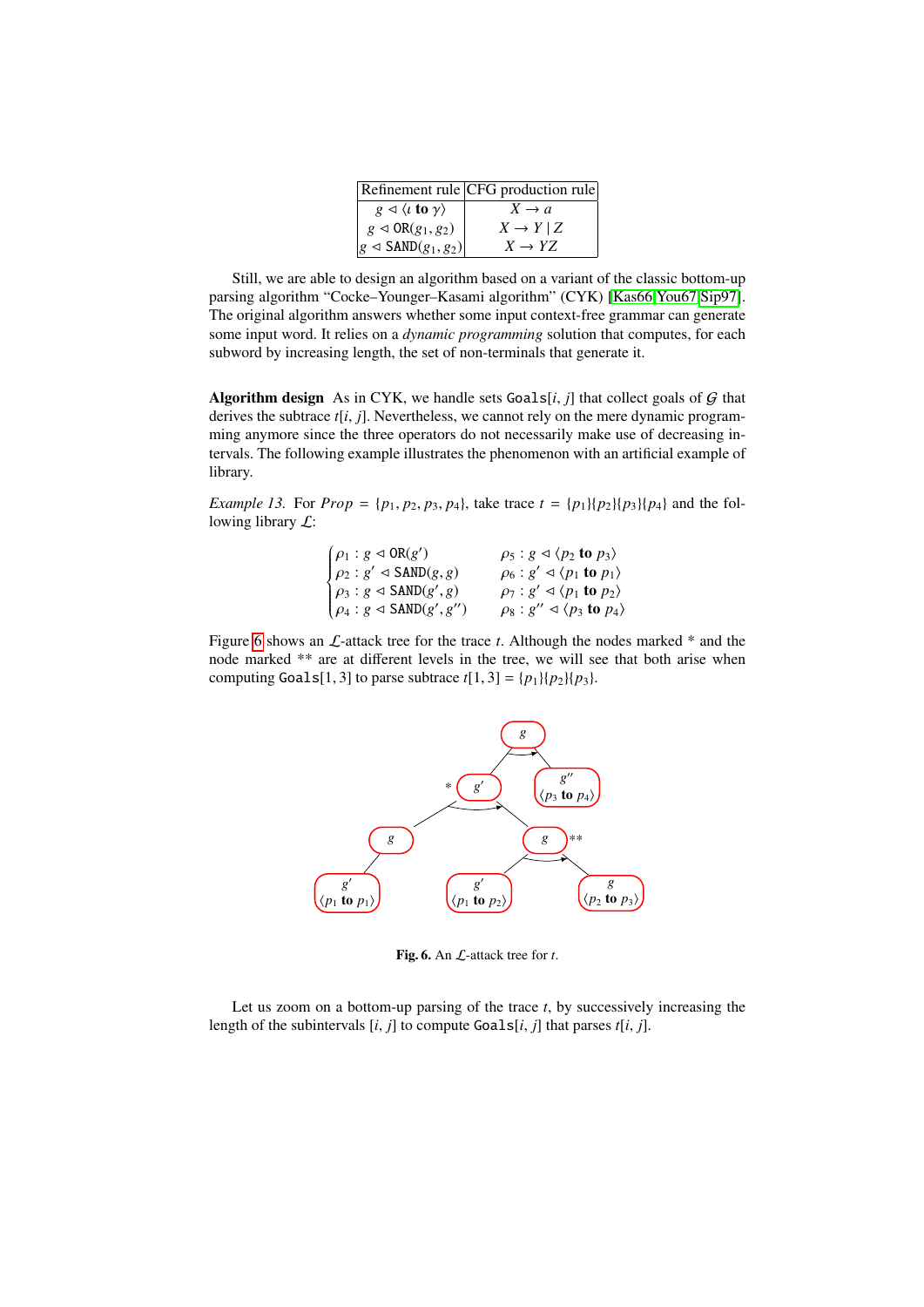During the treatment of the 1-length interval  $[1, 1]$ , *g'* is put in Goals $[1, 1]$  thanks to  $e \alpha$ , which allows next to add  $e$  by Rule  $\alpha$ ; Goals $[2, 2]$  and Goals $[3, 3]$  are empty Rule  $\rho_6$ , which allows next to add *g* by Rule  $\rho_1$ ; Goals[2, 2] and Goals[3, 3] are empty.

We skip the computation for intervals of length 2, and focus on the treatment of interval  $[1, 3]$ : in order to obtain the subtree of Figure [6](#page-14-0) rooted at node marked  $*$  for subtrace  $t[1, 3]$ , the parsing procedure should have added goal *g* in Goals[1, 3] according to Rule  $\rho_3$  (corresponding to the marked \*\* node) before adding *g'* (node \*) thanks to Rule  $\rho_2$ . But because of the mutual recursivity of the rules, it seems difficult to know *a priori* which of Rule  $\rho_2$  and Rule  $\rho_3$  should be considered first.

In order to face the potential inability to exhibit a hierarchy of the rules for an arbitrary input library, we propose an algorithm that iterates on rules until stabilisation for each interval of the input trace.

Importantly, the ability to solve the synthesis problem even for libraries with mutual recursivity between rules is not a mere technical achievement but a true need: indeed, libraries may be fed incrementally by uncoordinated experts, which prevents us from requiring any sort of (in)dependencies between rules. Thus restricting to non recursive libraries (as for the museum Example [9\)](#page-9-1) would be a very limited solution.

Regarding the technical aspects of our algorithm, the parsing of SAND-rules is handled with a minor adaptation of the CYK algorithm because of the tiny difference between classic concatenation and synchronized concatenation. On the contrary, since AND-rules of libraries do not have any counterpart in CF grammars, we resort to a novel method based on non-deterministically guessing one interval per subgoal, hence a nondeterministic algorithm.

Algorithm pseudo-code Algorithm [1](#page-16-0) presents the pseudo-code of our non-deterministic algorithm that decides the attack tree synthesis in polynomial-time.

As in CYK, we consider each interval  $[i, j]$  of  $[1, n]$  by increasing length (line [1\)](#page-16-0), and we compute  $Goals[i, j]$  (in the **repeat-until** loop, lines [2-18\)](#page-16-0) that is a set of goals that match *<sup>t</sup>*[*i*, *<sup>j</sup>*] (possibly the set of exactly all such goals when the *right* non-deterministic choices are taken).

We iterate over all the rules of the library and update Goals[*i*, *<sup>j</sup>*] according to the semantics given in Definition [4.](#page-8-0) For a rule  $g \triangleleft \langle \iota \mathbf{to} \gamma \rangle$ , we add the goal g to Goals[*i*, *j*] when *i* holds at time *i* and  $\gamma$  holds at time *j*. For a rule  $g \triangleleft OR(g_1, \ldots, g_m)$ , as long there is a goal  $g_k$  in Goals[*i*, *j*], we add *g* to Goals[*i*, *j*]. For a rule  $g \triangleleft$  SAND( $g_1, g_2$ ), if there is a midposition *t* between time *i* and *j* such that  $g_1$  is in Goals[*i*, *t*] and  $g_2$  is in Goals[*t*, *j*], we add *g* to Goals[*i*, *j*]. For a rule  $g \triangleleft AND(g_1, \ldots, g_m)$ , we first non-deterministically choose intervals  $I_1, \ldots, I_m$  included in [*i*, *j*]. In the case  $I_1, \ldots, I_m$  is a covering of  $[i, j]$  and goals  $g_1, \ldots, g_m$  are respectively in Goals $[I_1], \ldots,$  Goals $[I_m]$ , we add g in Goals[*i*, *j*]. Note that if *g* is added in Goals[*i*, *j*] then the rule  $g \triangleleft AND(g_1, \ldots, g_m)$  can be applied to construct an attack tree. The reverse is false: it might be the case that the rule  $g \triangleleft \text{AND}(g_1, \ldots, g_m)$  can be applied although  $g$  is not added to Goals[*i*, *j*]. Nevertheless, if the rule  $g \triangleleft AND(g_1, \ldots, g_m)$  can be applied then there is an execution in which the goal  $g$  is added to Goals[ $i$ ,  $j$ ].

At the end, the input is accepted exactly when  $Goals[1, n]$  is not empty, that is, when the algorithm found that there is an attack tree for the full trace *t*.

<span id="page-15-0"></span>Proposition [1](#page-15-0) states the main properties of Algorithm [1.](#page-16-0)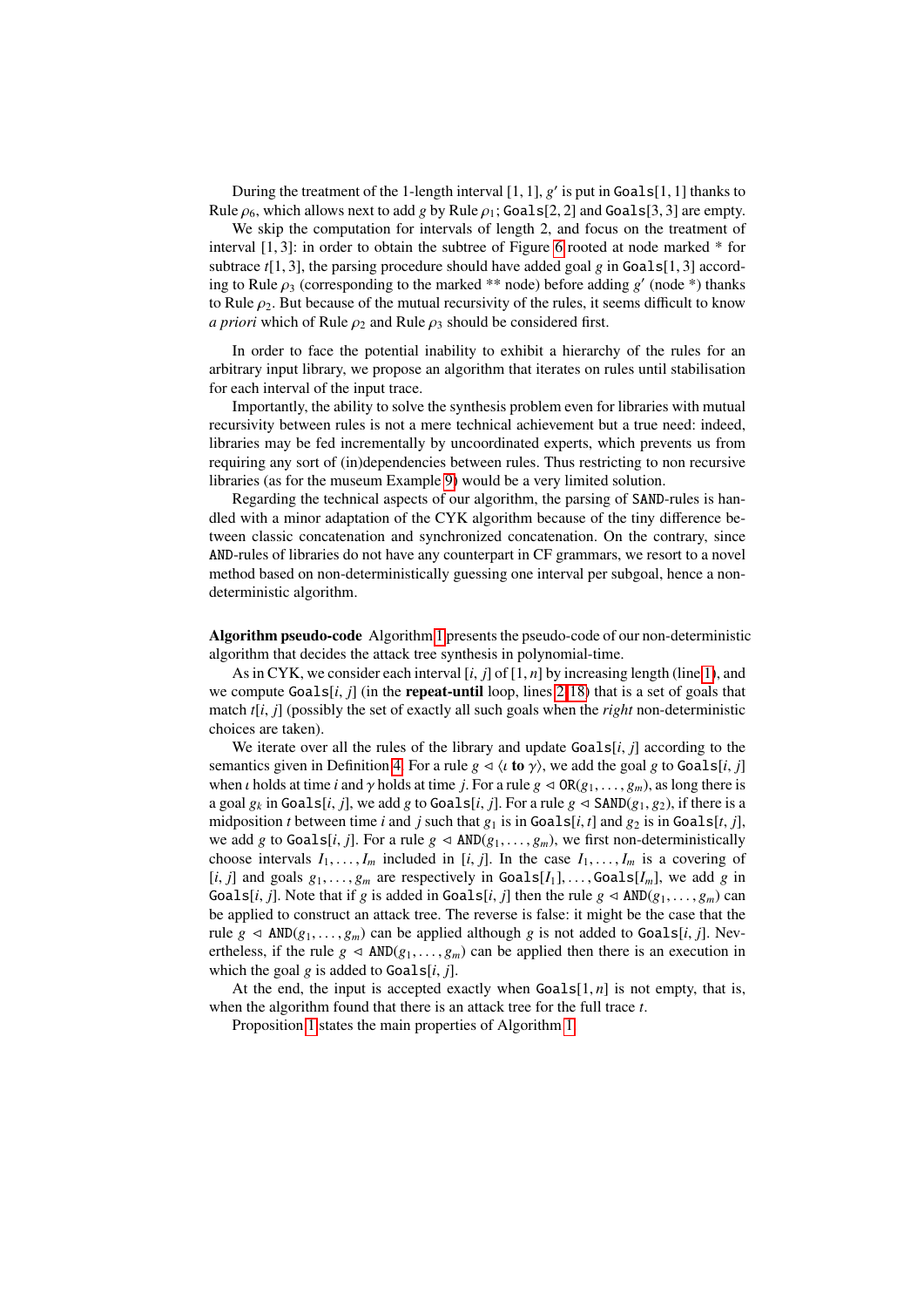Algorithm 1 attackTreeSynthesis( $\mathcal{L}, t$ ): it has an accepting execution iff there is an L-attack tree whose semantics contains *t*.

<span id="page-16-0"></span>

|                                                             | $\pm$ for all intervals [i, j] of [1, n] by increasing length <b>do</b>                                                 |  |
|-------------------------------------------------------------|-------------------------------------------------------------------------------------------------------------------------|--|
| 2:                                                          | repeat                                                                                                                  |  |
| 3:                                                          | <b>for</b> all rules $\rho$ in $\mathcal L$ <b>do</b>                                                                   |  |
| 4:                                                          | match $\rho$ do                                                                                                         |  |
| 5:                                                          | case $g \triangleleft \langle \iota \text{ to } \gamma \rangle$ :                                                       |  |
| 6:                                                          | <b>if</b> $t(i) \models \iota$ and $t(j) \models \gamma$ then                                                           |  |
| 7:                                                          | $\vert$ Goals $[i, j] :=$ Goals $[i, j] \cup \{g\}$                                                                     |  |
| 8:                                                          | case $g \triangleleft \text{OR}(g_1, \ldots, g_m)$ :                                                                    |  |
| 9:                                                          | <b>if</b> there is $1 \leq k \leq m$ and $g_k \in \text{Goals}[i, j]$ then                                              |  |
| 10:                                                         | $\vert$ Goals[i, i] := Goals[i, i] $\cup \{g\}$                                                                         |  |
| 11:                                                         | case $g \triangleleft$ SAND $(g_1, g_2)$ :                                                                              |  |
| 12:                                                         | <b>if</b> there is $i \le t \le j$ such that $g_1 \in \text{Goals}[i, t]$ and $g_2 \in \text{Goals}[t, j]$ then         |  |
| 13:                                                         | $\big\{\mathsf{Goals}[i, j] := \mathsf{Goals}[i, j] \cup \{g\}\big\}$                                                   |  |
| 14:                                                         | case $g \triangleleft \text{AND}(g_1, \ldots, g_m)$ :                                                                   |  |
| 15:                                                         | non-deterministically choose $I_1, \ldots, I_m \subseteq [i, j]$                                                        |  |
| 16:                                                         | if $I_1, \ldots, I_m$ covers $[i, j]$ and $g_1 \in \text{Goals}[I_1]$ and $\ldots$ and $g_m \in \text{Goals}[I_m]$ then |  |
| 17:                                                         | Goals[i, j] := Goals[i, j] $\cup$ {g}                                                                                   |  |
| <b>until</b> Goals[ <i>i</i> , <i>j</i> ] stabilises<br>18: |                                                                                                                         |  |
| 19: if $(Goals[1, n] \neq \emptyset)$ accept else reject    |                                                                                                                         |  |

## Proposition 1.

- <span id="page-16-2"></span>*1. Executions of* attackTreeSynthesis( $\mathcal{L}$ , *t*) have length in poly( $size(\mathcal{L}) + |t|$ ).
- 2. *(Soundness)* If there is an accepting execution of  $attackTreeSynthesis(L, t)$ , *then there is an*  $\mathcal{L}$ *-attack tree*  $\tau$  *such that*  $t \in L(\tau)$ *.*
- <span id="page-16-1"></span>*3. (Completeness)* If there is an  $\mathcal{L}$ -attack tree  $\tau$  *such that*  $t \in L(\tau)$ *, then there is an accepting execution of* attackTreeSynthesis(L, *<sup>t</sup>*)*.*

*Proof.* Since at each iteration of the **repeat-until** loop (lines [2-18\)](#page-16-0) the set Goals[*i*, *j*] is increasing and bounded by finite  $G$  (and the rest is clearly polynomial), we obtain Point 1. Also, the invariant "for all executions of  $attackTreeSynthesis(\mathcal{L}, t)$ , Goals $[i, j]$  is included in the set of goals that derive  $t[i, j]$ " entails Point 2. Finally, it suffices to consider the execution that chooses the right intervals at line [15](#page-16-0) to get Point 3.

By Proposition [1,](#page-15-0) the attack tree synthesis problem is in NP.To achieve the proof of Theorem [1,](#page-12-3) it remains to restrict to libraries with bounded-arity AND-rules.

#### 5.4 Libraries with bounded-arity AND-rules

It can be observed that the combinatorics of the unbounded AND operator contributes to the problem's complexity. By bounding the AND operator arity in library  $\mathcal{L}$ , the resulting subclass of the synthesis problem falls into P.

To see this, observe that bounding the AND operator arity yields a polynomial number of covers, so that line [15](#page-16-0) of Algorithm [1](#page-16-0) can be replaced by a for-loop over all covers that executes a polynomial number of times in the arity *m*.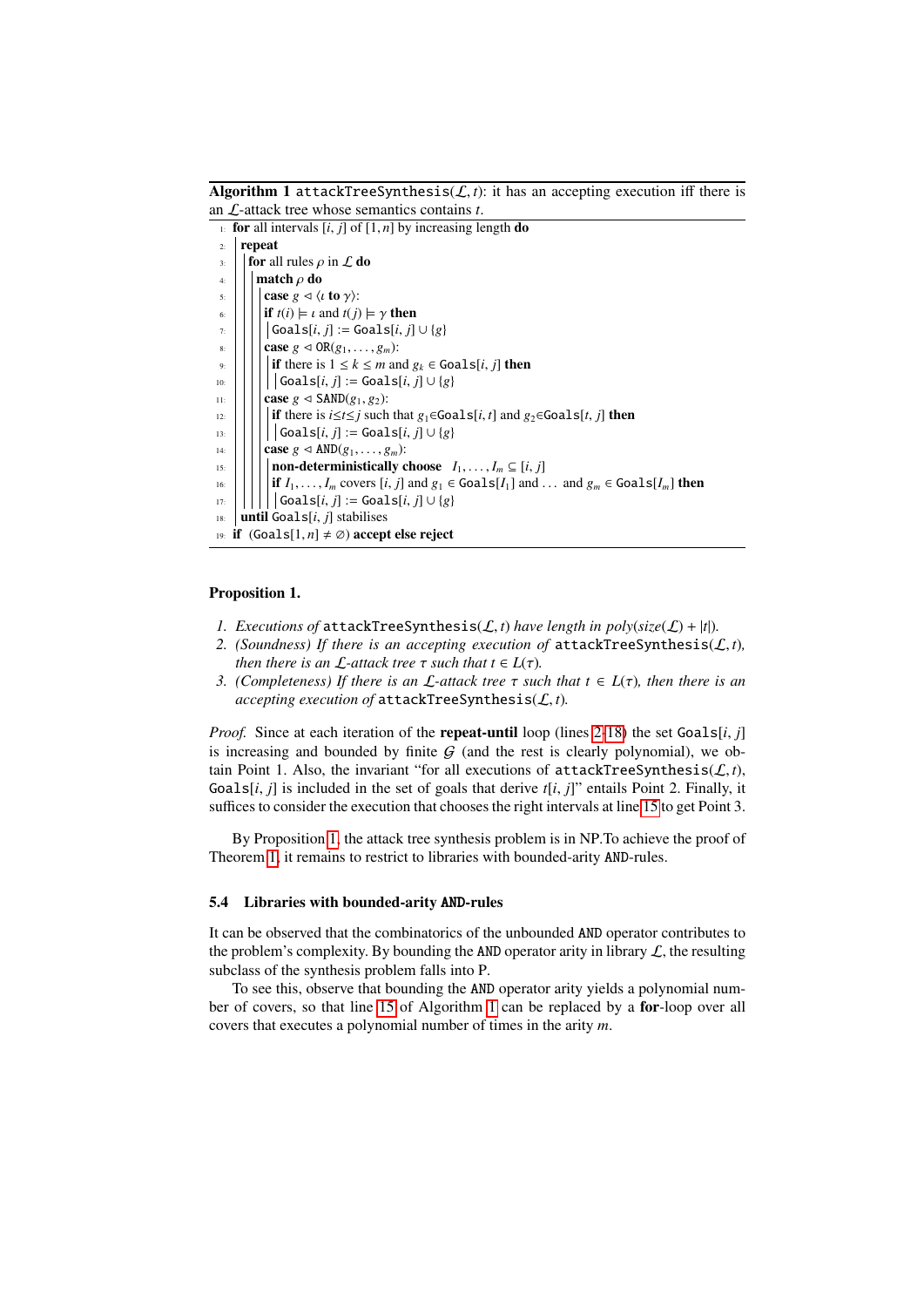### 6 Conclusion

We have presented a mathematical setting that addresses an attack tree synthesis problem. In this contribution, we rely on a formal trace semantics of attack trees inspired from the path semantics proposed, *e.g.,* in [\[APK17,](#page-18-5)[APK18\]](#page-18-13). Our setting exploits the ontology of library whose rules describe how a subgoal can be refined into a combination of subgoals; such combinations rely on any of the classic tree operators OR, SAND, and AND. The synthesis problem has two inputs: a library and a trace. It consists in building an attack tree whose refinements are provided by the input library and whose semantics contains the input trace. We have established that the (associated decision) problem is NP-complete. However, the proposed algorithm is only polynomial in the size of the trace. This is good news for the two following reasons. First, traces might be long objects (*e.g.,* log files). Second, the exponential blow up caused by the arity of AND rules in libraries should be tamed in practice: the library is often fixed, and a manually entered AND-rule in this library is unlikely to have a huge arity.

Regarding synthesis, our algorithm can be easily extended to keep track of subtrees: each time a goal is added in Goals, there is a matching subtree that we could build – as done for the classic CYK algorithm to return the syntactic tree of a parsed word. This is very classic in dynamic programming and can still be exploited in our case.

Recently, new operators have been proposed to combine subgoals, among which weak variants of existing operators, as done in [\[MP19\]](#page-19-9) and [\[PFWT19\]](#page-19-10). It can be shown that our algorithm extends without increasing the complexity for latter these operators.

This contribution opens several perspectives both theoretical and practical.

*Theoretical level* (1) We can investigate the use of first-order formulas in atomic goals  $\langle \iota \rangle$  to  $\gamma$ ), which would encompass the kinds of rules in [\[JLMRC18\]](#page-18-3) and [\[IPHK15\]](#page-18-10). We foresee the need for pattern-matching techniques or Robinson's unification that may impact the theoretical complexity of the problem. (2) We may also relax the problem by not synthesizing a single tree, but a minimal number of trees where each one parses a piece of the input trace – this can be formalized). (3) We have to go beyond the case of a single trace, and synthesize a tree whose semantics contains (or equals) an input finite set of traces. This has already been addressed in  $[GJM^+17]$  $[GJM^+17]$  for the restricted case of OR and SAND-rules only, and regrettably with an incomplete procedure; the authors write that their procedure "either generates a correct tree or aborts" (in contrary, our approach is complete, see Point [3](#page-16-1) of Proposition [1\)](#page-16-2).

*Practical level* We foresee two main tracks. The first track regards the lengthy traces arising from concrete log files. Even if our algorithm is polynomial in this parameter, scalability is still an issue. We may explore abstractions of traces (*e.g.,* modulo stuttering equivalence), or subclasses of libraries with efficient parsing methods (*e.g.,* of the type LL(1)). The second track is ambitious and aims at bridging the gap between formal libraries and libraries in practice, such as the knowledge base of adversary tactics MIT-TRE ATT&CK<sup>[2](#page-17-0)</sup>. We are not aware of any significant advance but of a humble recent degree project  $[\text{ÅS19}]^3$  $[\text{ÅS19}]^3$ . This topic should become very hot in the near future.

<span id="page-17-0"></span><sup>2</sup> https://[attack.mitre.org](https://attack.mitre.org/)/.

<span id="page-17-1"></span><sup>3</sup> http://[www.diva-portal.org](http://www.diva-portal.org/smash/get/diva2:1350884/FULLTEXT01.pdf)/smash/get/diva2:1350884/FULLTEXT01.pdf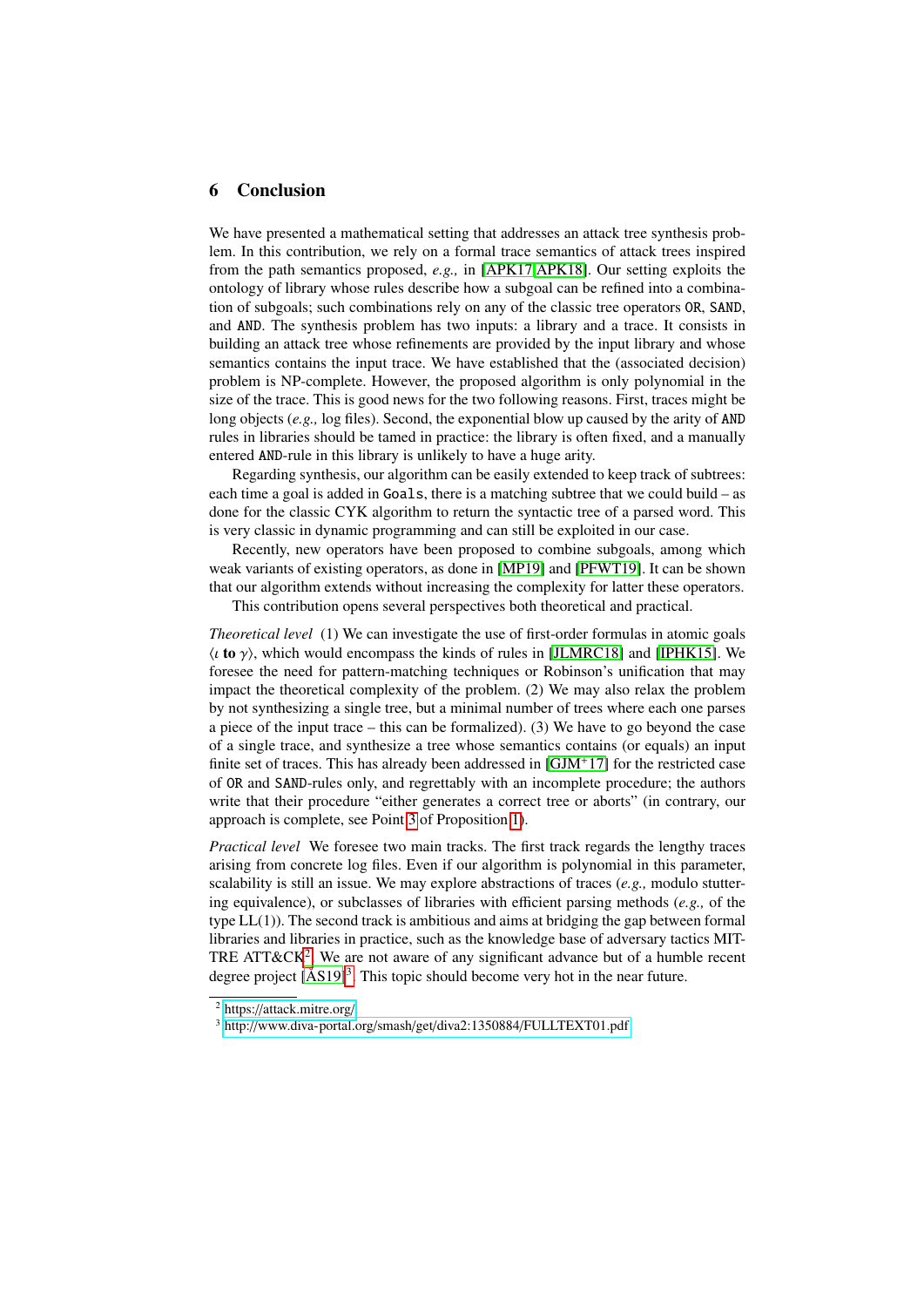## **References**

- <span id="page-18-5"></span>APK17. Maxime Audinot, Sophie Pinchinat, and Barbara Kordy. Is My Attack Tree Correct? In Simon N. Foley, Dieter Gollmann, and Einar Snekkenes, editors, *Computer Security - ESORICS 2017 - 22nd European Symposium on Research in Computer Security, Oslo, Norway, September 11-15, 2017, Proceedings, Part I*, volume 10492 of *Lecture Notes in Computer Science*, pages 83–102. Springer, 2017.
- <span id="page-18-13"></span>APK18. Maxime Audinot, Sophie Pinchinat, and Barbara Kordy. Guided design of attack trees: A system-based approach. In *31st IEEE Computer Security Foundations Symposium, CSF 2018, Oxford, United Kingdom, July 9-12, 2018*, pages 61–75. IEEE Computer Society, 2018.
- <span id="page-18-11"></span>APSW18. Maxime Audinot, Sophie Pinchinat, François Schwarzentruber, and Florence Wacheux. Deciding the non-emptiness of attack trees. In *Graphical Models for Security - 5th International Workshop on Graphical Models for Security, Oxford, UK - July 8, 2018*, pages 25–38, 2018.
- <span id="page-18-14"></span>ÅS19. Oscar Åberg and Edvin Sparf. Validating the meta attack language using mitre att&ck matrix, 2019.
- <span id="page-18-6"></span>Aud18. Maxime Audinot. *Assisted design and analysis of attack trees*. PhD thesis, Université de Rennes 1, 2018.
- <span id="page-18-0"></span>BB09. EAC Advisory Board and Standards Board. Election Operations Assessment – Threat Trees and Matrices and Threat Instance Risk Analyzer (TIRA). 2009.
- <span id="page-18-12"></span>BK08. Christel Baier and Joost-Pieter Katoen. *Principles of model checking*. MIT Press, 2008.
- <span id="page-18-2"></span>BKMS12. Alessandra Bagnato, Barbara Kordy, Per Håkon Meland, and Patrick Schweitzer. Attribute decoration of attack-defense trees. *Int. J. Secur. Softw. Eng.*, 3(2):1–35, April 2012.
- <span id="page-18-1"></span>FFG<sup>+</sup>16. Marlon Fraile, Margaret Ford, Olga Gadyatskaya, Rajesh Kumar, Mariëlle Stoelinga, and Rolando Trujillo-Rasua. Using attack-defense trees to analyze threats and countermeasures in an atm: A case study. In Jennifer Horkoff, Manfred A. Jeusfeld, and Anne Persson, editors, *The Practice of Enterprise Modeling*, pages 326–334, Cham, 2016. Springer International Publishing.
- <span id="page-18-4"></span>GJM<sup>+</sup>17. Olga Gadyatskaya, Ravi Jhawar, Sjouke Mauw, Rolando Trujillo-Rasua, and Tim A. C. Willemse. Refinement-Aware Generation of Attack Trees. In *STM*, volume 10547 of *LNCS*, pages 164–179. Springer, 2017.
- <span id="page-18-9"></span>HKT13. J. B. Hong, D. S. Kim, and T. Takaoka. Scalable attack representation model using logic reduction techniques. In *2013 12th IEEE International Conference on Trust, Security and Privacy in Computing and Communications*, pages 404–411, July 2013.
- <span id="page-18-7"></span>HMU07. John E. Hopcroft, Rajeev Motwani, and Jeffrey D. Ullman. *Introduction to automata theory, languages, and computation, 3rd Edition*. Pearson international edition. Addison-Wesley, 2007.
- <span id="page-18-10"></span>IPHK15. Marieta Georgieva Ivanova, Christian W. Probst, René Rydhof Hansen, and Florian Kammüller. Attack Tree Generation by Policy Invalidation. In *WISTP*, volume 9311 of *LNCS*, pages 249–259. Springer, 2015.
- <span id="page-18-3"></span>JLMRC18. Ravi Jhawar, Karim Lounis, Sjouke Mauw, and Yunior Ramírez-Cruz. Semiautomatically augmenting attack trees using an annotated attack tree library. In *International Workshop on Security and Trust Management*, pages 85–101. Springer, 2018.
- <span id="page-18-8"></span>Kas66. Tadao Kasami. An efficient recognition and syntax-analysis algorithm for contextfree languages. *Coordinated Science Laboratory Report no. R-257*, 1966.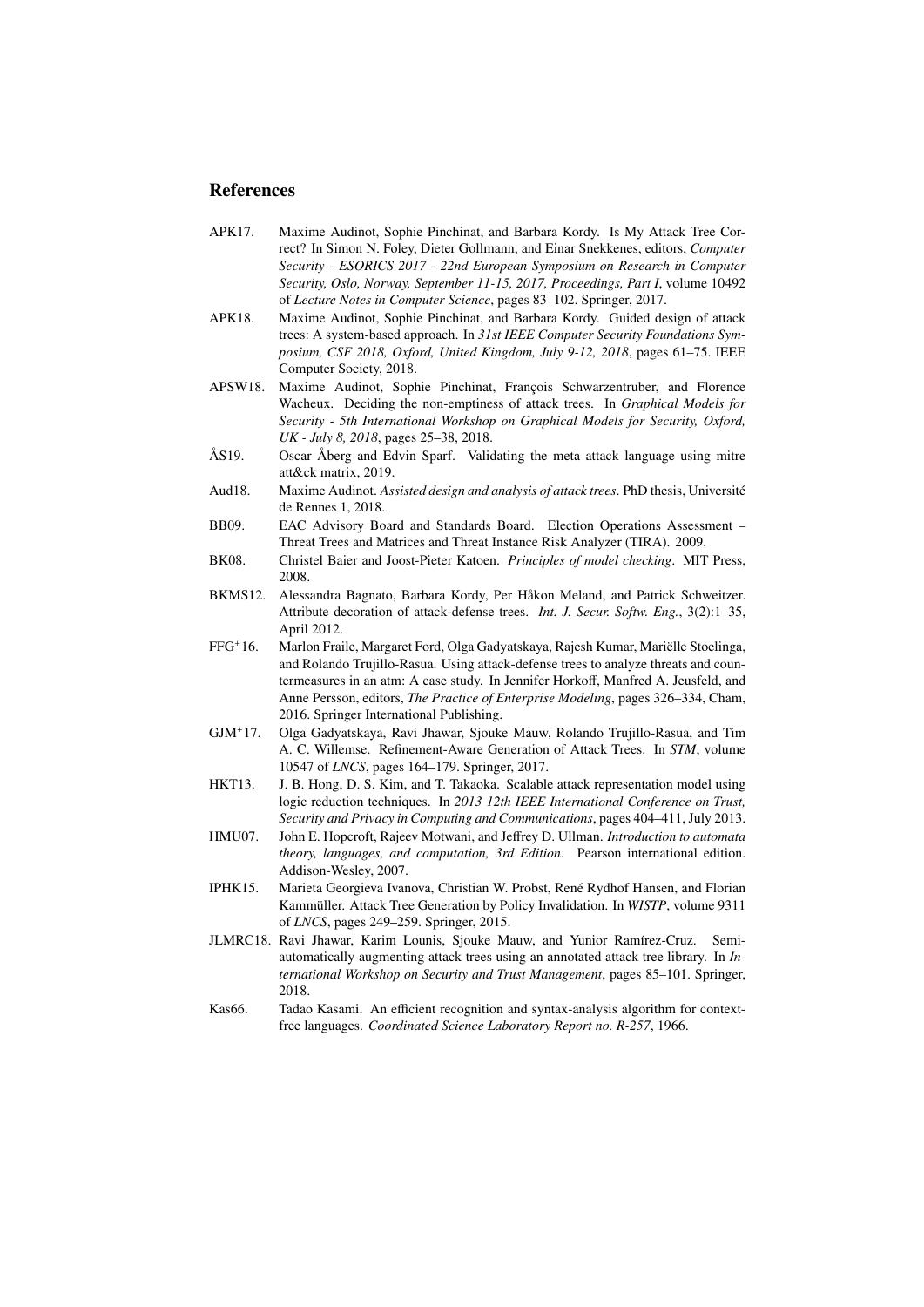- <span id="page-19-9"></span>MP19. Heiko Mantel and Christian W. Probst. On the meaning and purpose of attack trees. In *32nd IEEE Computer Security Foundations Symposium, CSF 2019, Hoboken, NJ, USA, June 25-28, 2019*, pages 184–199. IEEE, 2019.
- <span id="page-19-1"></span>(NE15. National Electric Sector Cybersecurity Organization Resource (NESCOR). Analysis of Selected Electric Sector High Risk Failure Scenarios, Version 2.0. 2015.
- <span id="page-19-5"></span>PAV14. Sophie Pinchinat, Mathieu Acher, and Didier Vojtisek. Towards Synthesis of Attack Trees for Supporting Computer-Aided Risk Analysis. In *SEFM Workshops*, volume 8938 of *LNCS*, pages 363–375. Springer, 2014.
- <span id="page-19-6"></span>PAV15. Sophie Pinchinat, Mathieu Acher, and Didier Vojtisek. ATSyRa: An Integrated Environment for Synthesizing Attack Trees – (Tool Paper). In *GraMSec*, volume 9390 of *LNCS*, pages 97–101. Springer, 2015.
- <span id="page-19-10"></span>PFWT19. Sophie Pinchinat, Barbara Fila, Florence Wacheux, and Yann Thierry-Mieg. Attack trees: A notion of missing attacks. In *Graphical Models for Security - 6th International Workshop, GraMSec@CSF 2019, Hoboken, NJ, USA, June 24, 2019, Revised Papers*, pages 23–49, 2019.
- <span id="page-19-0"></span>Sch99. Bruce Schneier. Attack Trees: Modeling Security Threats. *Dr. Dobb's Journal of Software Tools*, 24(12):21–29, 1999.
- <span id="page-19-2"></span>SCPS19. Abdallah Saffidine, Sébastien Lê Cong, Sophie Pinchinat, and François Schwarzentruber. The Packed Interval Covering Problem Is NP-complete. *CoRR*, abs/1906.03676, 2019.
- <span id="page-19-8"></span>Sip97. Michael Sipser. *Introduction to the Theory of Computation*. PWS Publishing Company, 1997.
- <span id="page-19-11"></span>Tov84. Craig A. Tovey. A simplified np-complete satisfiability problem. *Discrete Applied Mathematics*, 8(1):85 – 89, 1984.
- <span id="page-19-4"></span>VNN14. Roberto Vigo, Flemming Nielson, and Hanne Riis Nielson. Automated generation of attack trees. In *IEEE 27th Computer Security Foundations Symposium, CSF 2014, Vienna, Austria, 19-22 July, 2014*, pages 337–350, 2014.
- <span id="page-19-3"></span>WAFP19. Wojciech Wideł, Maxime Audinot, Barbara Fila, and Sophie Pinchinat. Beyond 2014: Formal methods for attack tree-based security modeling. *ACM Computing Surveys*, 52(4), 2019. (accepted, to be published).
- <span id="page-19-7"></span>You67. Daniel H. Younger. Recognition and parsing of context-free languages in time n3. *Information and Control*, 10(2):189 – 208, 1967.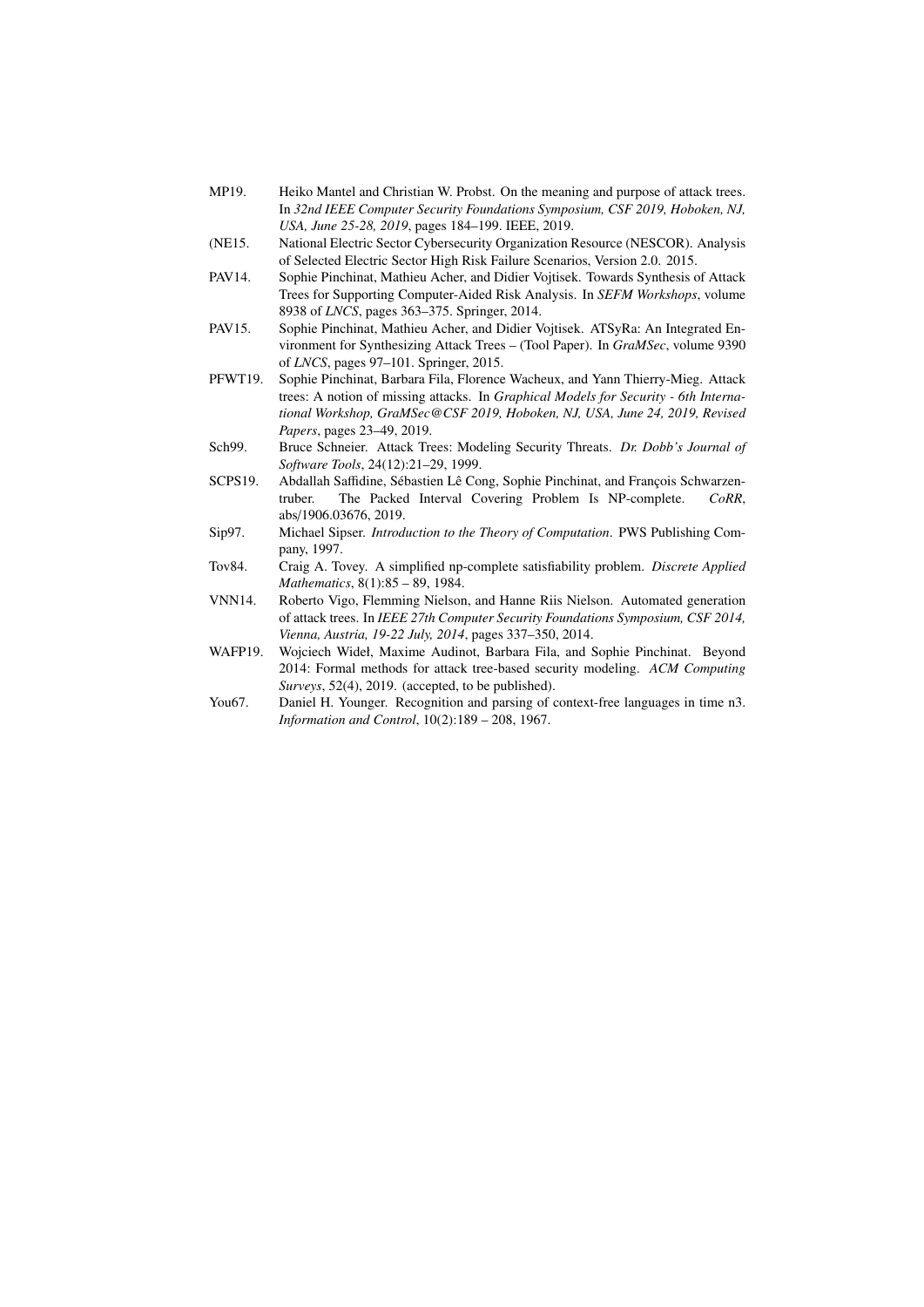## <span id="page-20-0"></span>A Intractability of Pack Interval Covering

This section is devoted to proving strong NP-completeness of PIC, even under some restrictions. To do so, we will use a reduction from  $2P1N\leq 3$ -sat, the restriction of sat where each variable has exactly two positive occurrences and one negative occurrence, and where each clause contains no more than 3 literals. Recall that 2p1n≤3-sat is NPcomplete [\[Tov84,](#page-19-11) Theorem 2.1]. The problem 2p1n≤3-sat is defined by:

- Input: A finite collection of clauses  ${C_j}_{1 \leq j \leq m}$  over variables  ${p_i}_{0 \leq i \leq n}$ , where each variable *p<sup>i</sup>* appears twice as a positive literal and once as a negative literal, and each clause contains up to 3 literals.
- Output: Is the collection of clauses satisfiable?

As a running example, consider the following.

<span id="page-20-1"></span>*Example 14.* The collection of clauses  $\{(p_0 \lor p_1 \lor p_2), (p_0 \lor \neg p_1 \lor p_3), (\neg p_0 \lor p_2), (\neg p_3 \lor \neg p_1 \lor p_3)\}$  $\neg p_2$ ,  $(p_1 \lor p_3)$  is a positive instance of 2p1n≤3-sat. It can be satisfied by letting  $p_0$ ,  $p_1$ ,  $p_2$  be assigned *true*, and  $p_3$  be assigned *false*.

We are now equipped to prove our main result.

Theorem 3. *The Pack Interval Covering problem (*PIC*) is strongly* NP*-complete, even with all of the following restrictions, all packs have size 2, all intervals have length no more than 2, and all elements occur in no more than 3 intervals.*

*Proof.* Establishing membership in NP is straightforward. The following polynomial time non-deterministic algorithm solves PIC: guess an interval in each pack, then verify in polynomial time that the union of these intervals covers [1, *<sup>N</sup>*].

For hardness, assume given  $\{C_j\}_{1 \leq j \leq m}$  an instance of 2p1n≤3-sar, over variables {*pi*}0≤*i*<*<sup>n</sup>*. We build an equisatisfiable instance of PIC in polynomial time as follows.

Let  $N = 2n + m$  so that the target interval is  $[1, 2n + m]$  and define 3 packs for each variable as follows. For each variable  $p_i$ , let  $c_1^i$  and  $c_2^i$  (resp.  $c_3^i$ ) be the indices of the two clauses (resp. unique clause) where variable  $p_i$  occurs as a positive literal (resp. negative literal). The packs corresponding to  $p_i$  are

$$
P_1^i = \{ \{2i+1\}; \{2n+c_1^i\} \},
$$
  
\n
$$
P_2^i = \{ \{2i+2\}; \{2n+c_2^i\} \},
$$
  
\n
$$
Q^i = \{ [2i+1, 2i+2]; \{2n+c_3^i\} \}.
$$

The intuition behind the construction is that for  $0 \le i \le n$ , covering  $[2i + 1, 2i + 2]$ ensures that variable  $p_i$  is assigned no more than one value, while for  $1 \leq j \leq m$ , covering  $2n + j$  ensure that clause  $C_j$  is satisfied. Therefore, covering [1, *N*] ensures that a variable assignment satisfying all clauses can be found a variable assignment satisfying all clauses can be found.

The reduction is indeed polynomial since the size of obtained instance of PIC is linear in the size of the  $2p1N \leq 3$ -sat instance. The magnitude of the interval bounds is polynomial in  $m + n$ . As such, encoding the integers in unary does not blow up the size of the resulting instance more than a polynomial factor. Thus the reduction shall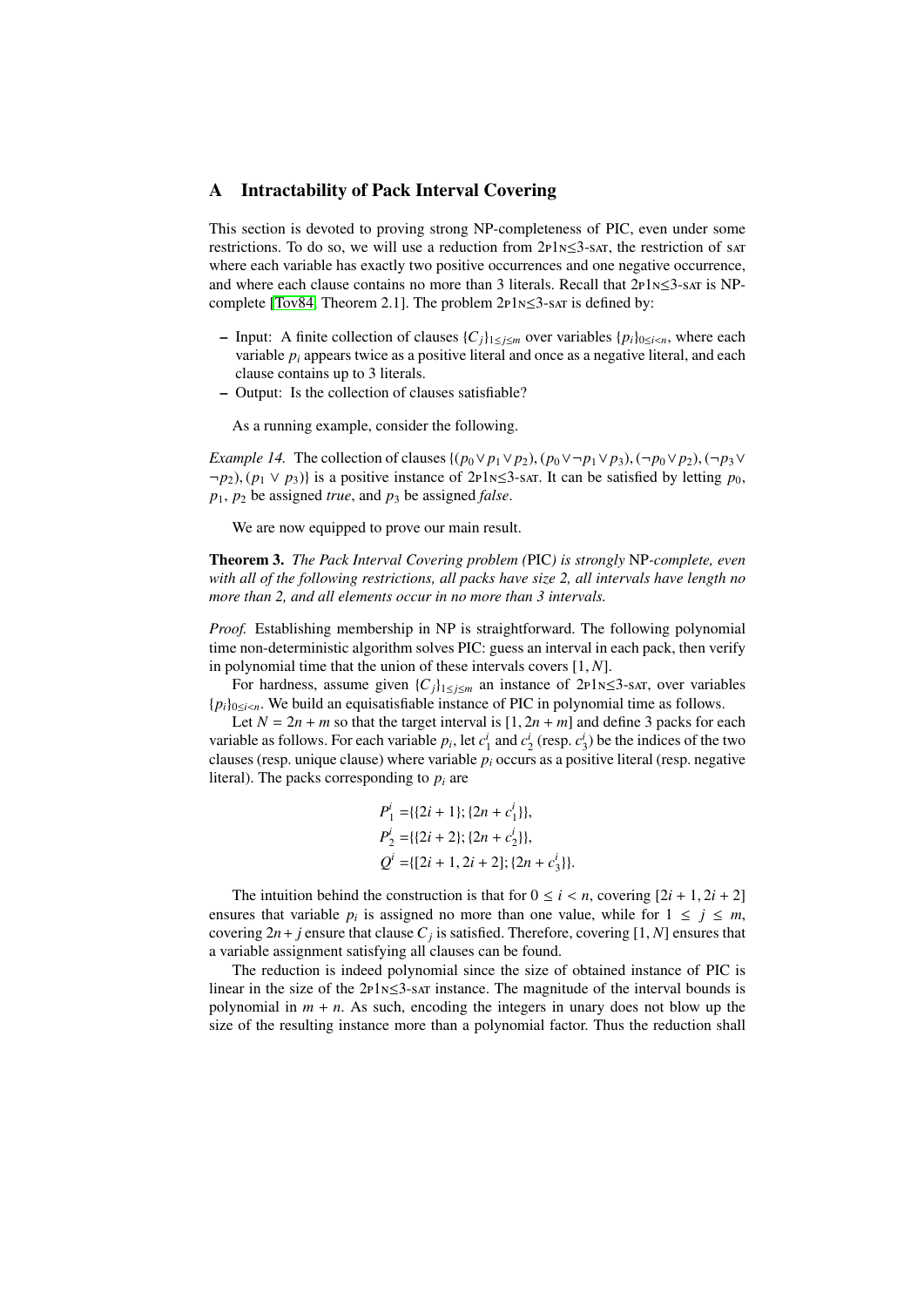

<span id="page-21-0"></span>Fig. 7. The PIC instance associated to the 2p1n≤3-sat instance in Example [14,](#page-20-1) ie.,  $\{(p_0 \vee p_1 \vee p_2)$ *p*<sub>2</sub>), (*p*<sup>0</sup> ∨  $\neg$ *p*<sub>1</sub> ∨ *p*<sub>3</sub>), ( $\neg$ *p*<sup>0</sup>  $\neg$  *p*<sub>2</sub>), ( $\neg$ *p*<sub>3</sub> ∨  $\neg$ *p*<sub>2</sub>), (*p*<sub>1</sub> ∨ *p*<sub>3</sub>)}. A selection corresponding to *p*<sub>0</sub>, *p*<sub>1</sub>, *p*<sub>2</sub> being assigned *true* and *p*<sup>3</sup> being assigned *false* is indicated with square symbols instead of disks. One can verify that each column contains at least one square, so this selection indeed covers the target interval [1, 13].

establish strong NP-hardness of PIC. Furthermore, all packs have size 2, all intervals have length no more than 2, and since each clause contains no more than 3 literals, all elements occur in no more than 3 intervals.

*Example 15 (Example [14](#page-20-1) continued).* For the collection of clauses of Example [14,](#page-20-1) we get  $N = 2 \times 4 + 5 = 13$  and the obtained packs can be seen in Figure [7.](#page-21-0) Each pack corresponds to a literal occurence in the  $2P1N\leq 3$ -sat instance (the rows), the interval [1, 8] is made of pairs corresponding to the variables  $p_0$  to  $p_3$  (the first 8 columns), and each integer in the interval [9, 13] corresponds to a clause (the last 5 columns). Just like the 2p1n≤3-sat instance it is based on, this PIC instance is positve. It can be covered by selecting the intervals indicated with squares in Figure [7.](#page-21-0) Each pack contains exactly one selected (squared) interval, and each column is covered by at least one selected (squared) interval.

It remains to establish that this reduction is correct: that it maps positive  $2P1N\leq 3$ sat instances to positive PIC instances and that it maps negative 2p1n≤3-sat instances to negative PIC instances.

First, assume the 2p1<sub>N</sub> $\leq$ 3-sat instance is positive and let *v* be a valuation that satisfies all clauses of this instance of  $2P1N\leq 3$ -sat. Let us build a selection of intervals covering [1, *N*] in the following way. For any variable *p<sub>i</sub>*, its value in *v* determines<br>which intervals we select in packs  $P^i$ ,  $P^i$  and  $Q^i$ . If  $y(n) = true$  we select  $(2n + c^i)$ . which intervals we select in packs  $P_1^i$ ,  $P_2^i$ , and  $Q^i$ . If  $v(p_i) = true$ , we select  $\{2n + c_1^i\}$ ,  $\{2n + c_1^i\}$ , and  $\{2i + 1, 2i + 2\}$  otherwise  $v(p_i) = false$  and we select  $\{2i + 1\}$ ,  $\{2i + 2\}$  and  $\{2n+c_2^i\}$ , and  $[2i+1, 2i+2]$ , otherwise,  $v(p_i) = false$  and we select  $\{2i+1\}$ ,  $\{2i+2\}$ , and  $\{2n+c_1^i\}$  respectively. We prove that this selection covers every integer in  $[1, 2n+m]$  $\{2n + c_3^T\}$ , respectively. We prove that this selection covers every integer in  $[1, 2n + m]$ <br>by examining separately integers in  $[1, 2n]$  and integers in  $[2n + 1, 2n + m]$ by examining separately integers in  $[1, 2n]$  and integers in  $[2n + 1, 2n + m]$ .